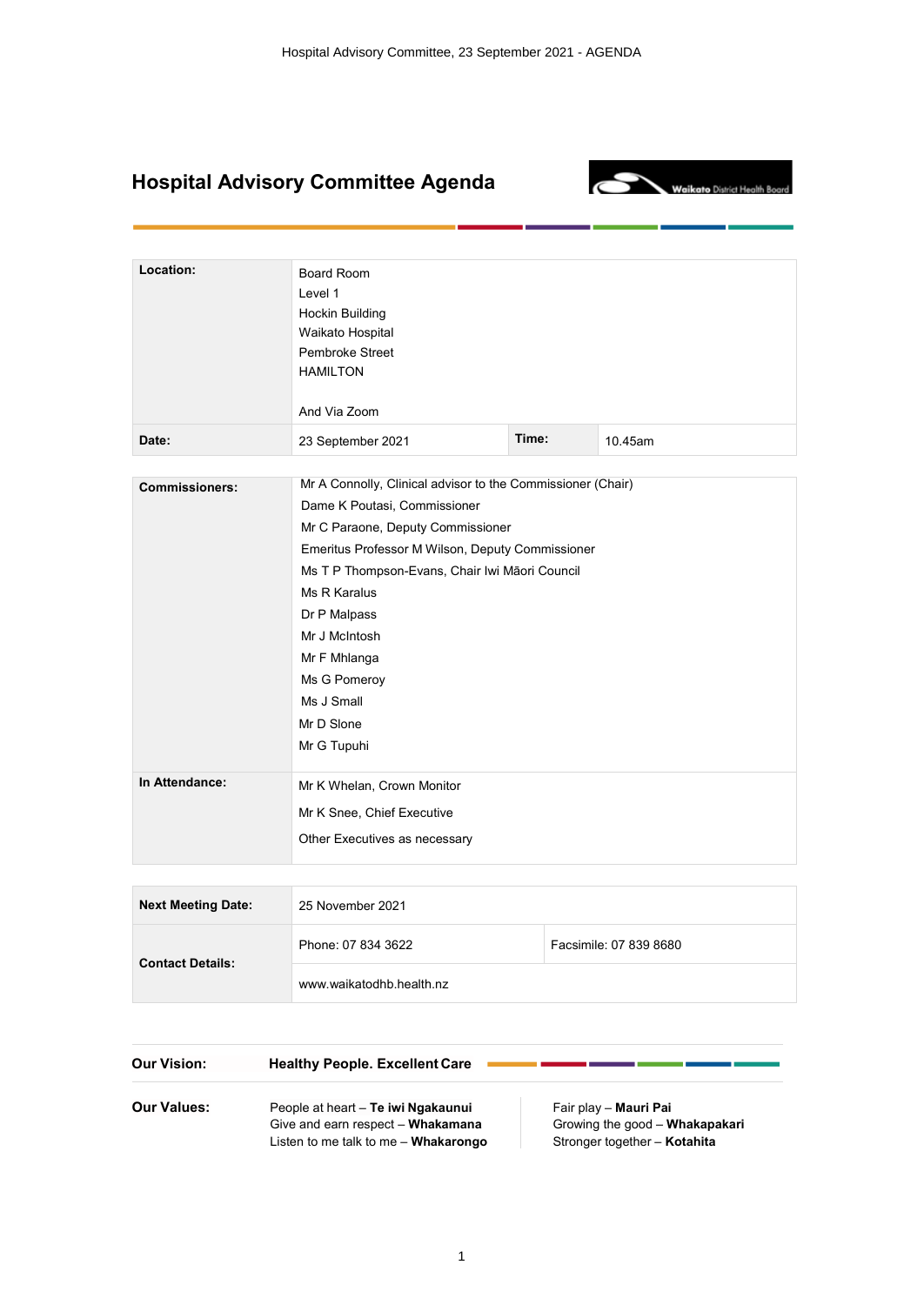**Item**

# **1. [APOLOGIES](#page-2-0)**

# **2. [INTERESTS](#page-3-0)**

- 2.1 [Schedule of](#page-4-0) Interests
- 2.2 Conflicts Related to Items on the Agenda

# **3. [MINUTES AND MATTERS](#page-10-0) ARISING**

- 3.1 Minutes [24 June 2021](#page-11-0)
- 3.2 Matters arising from the minutes

# **4. [EXECUTIVE DIRECTOR HOSPITAL AND COMMUNITY SERVICES](#page-14-0)**

- 4.1 [Cyber Security impact](#page-15-0)
- 4.2 COVID response

# **5. [INFORMATION](#page-19-0)**

**6. GENERAL [BUSINESS](#page-20-0)**

**[NEXT MEETING:](#page-21-0)** 25 November 2021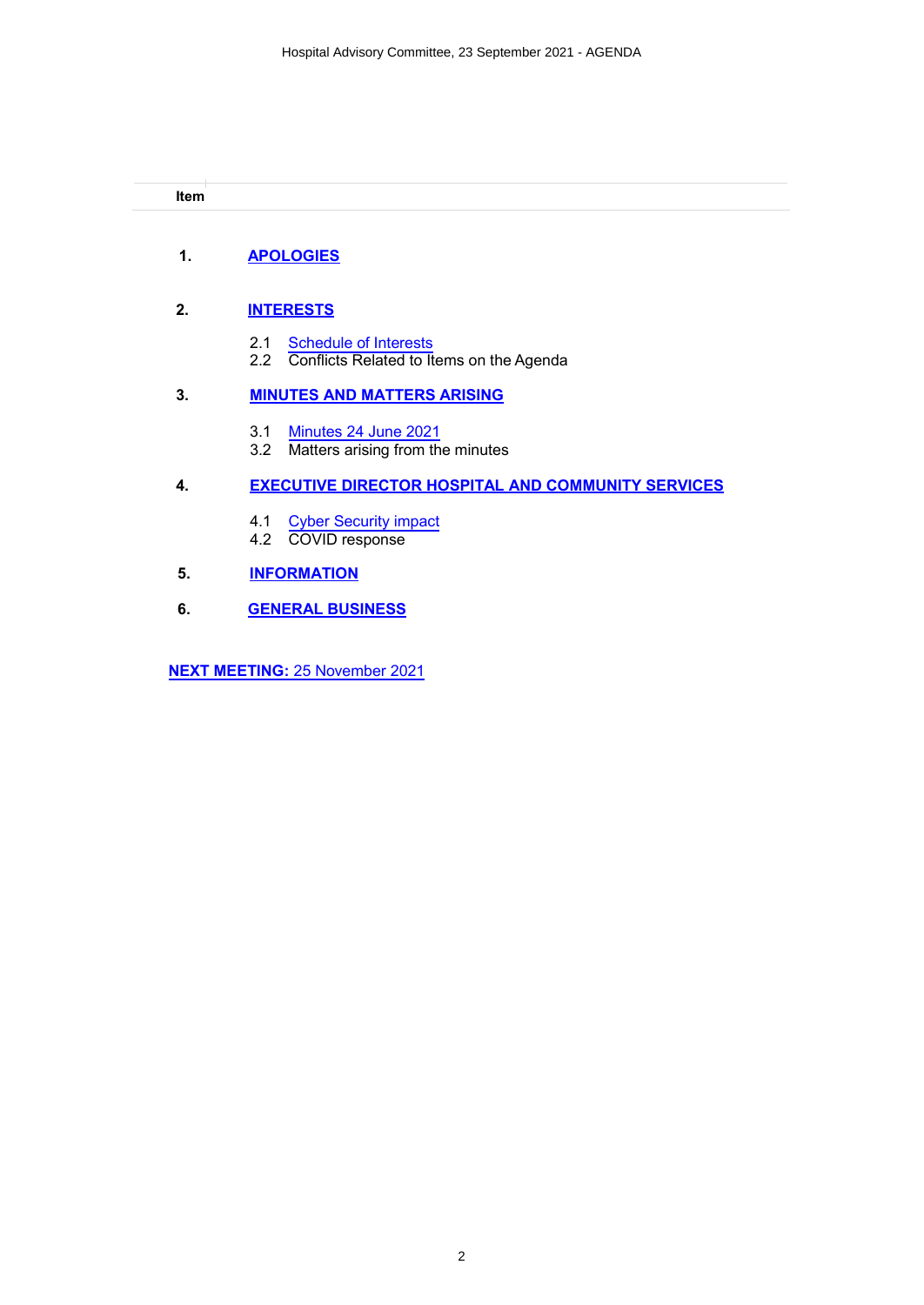<span id="page-2-0"></span>

# **Apologies**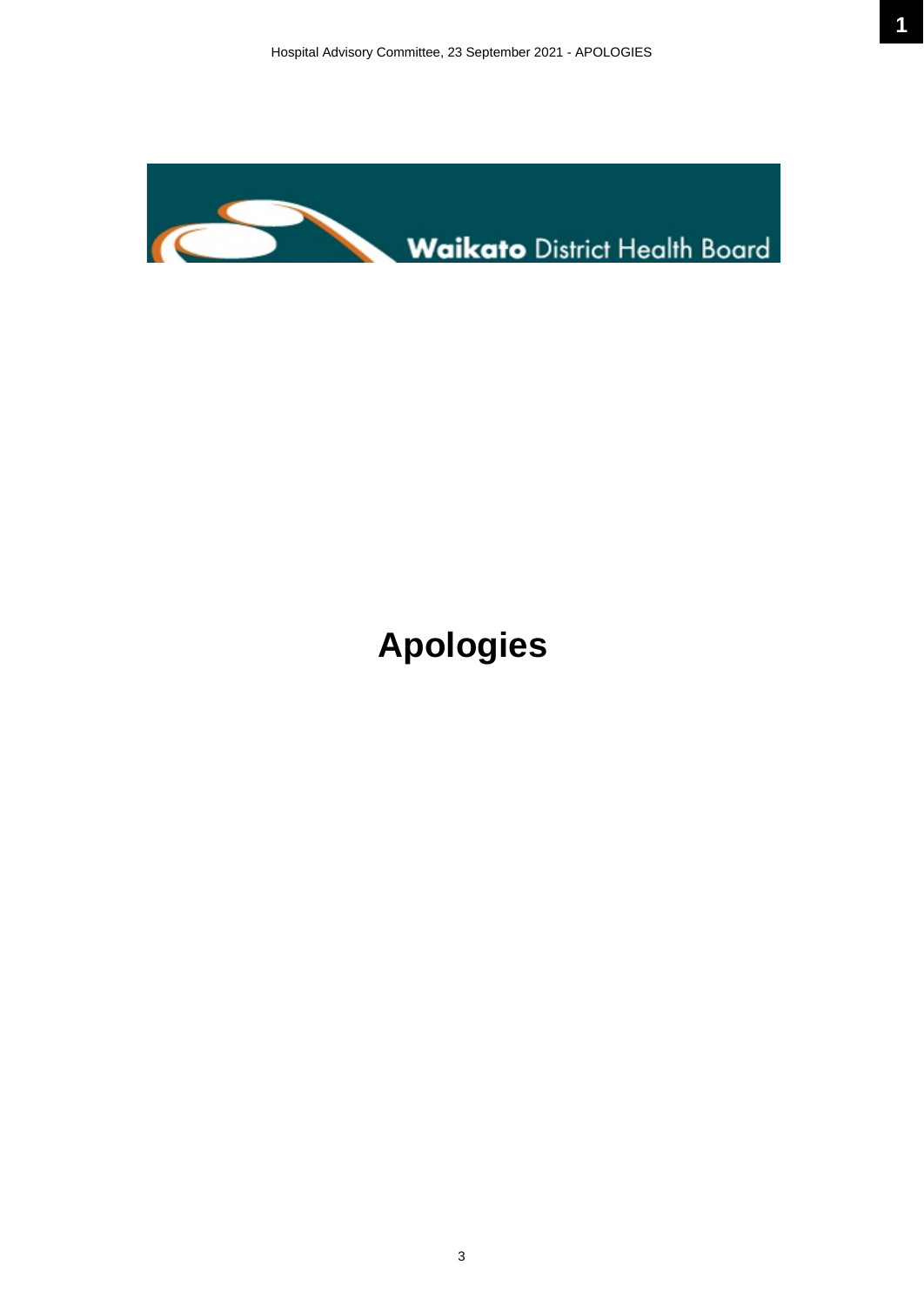<span id="page-3-0"></span>

# **Interests**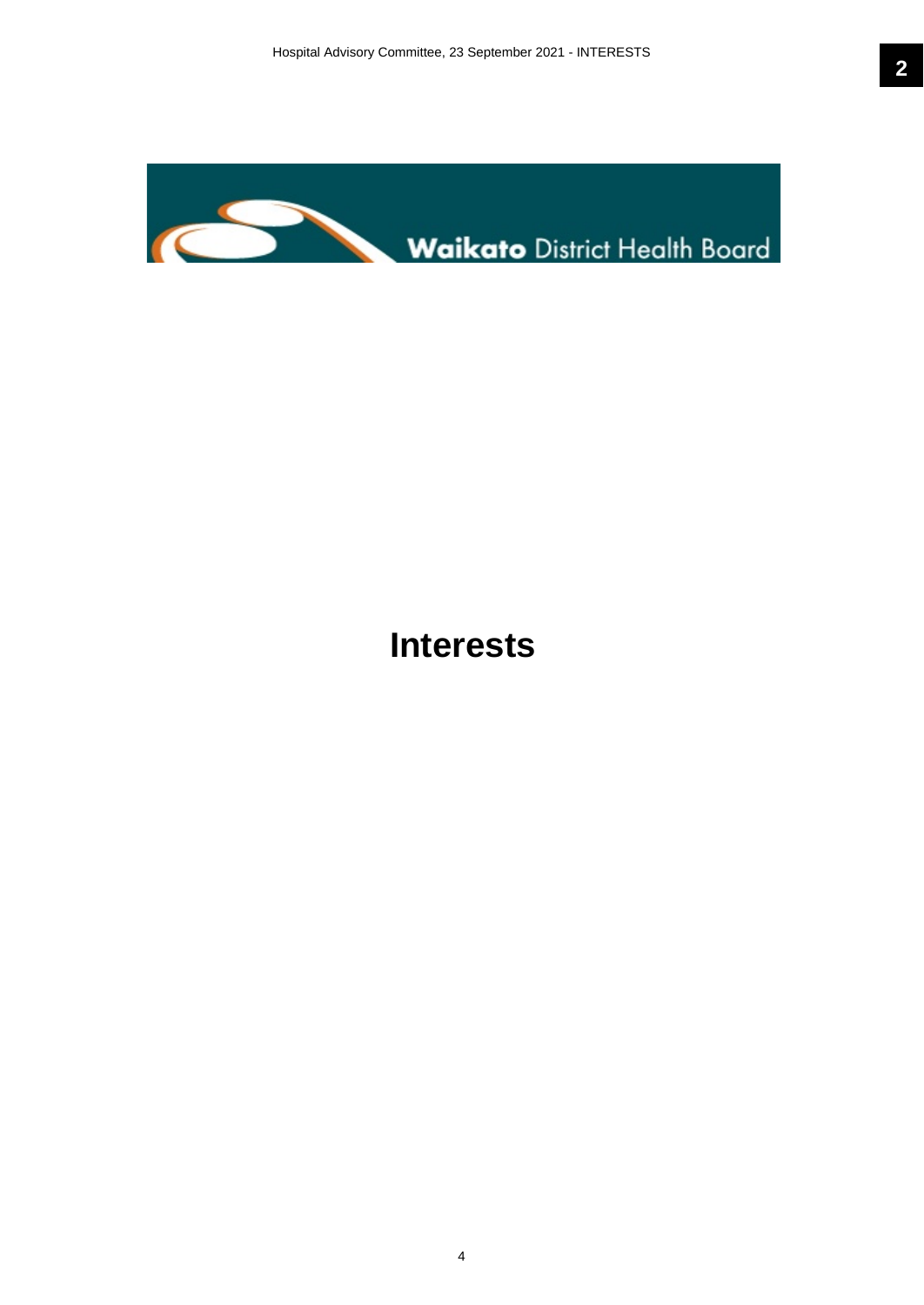# <span id="page-4-0"></span>**SCHEDULE OF INTERESTS FOR HOSPITALS ADVISORY COMMITTEE MEETINGS TO SEPTEMBER 2021**

Dame Karen Poutasi

| <b>Interest</b>                                                         | <b>Nature of Interest</b> | <b>Type of Conflict</b>           | <b>Mitigating Actions</b>         |
|-------------------------------------------------------------------------|---------------------------|-----------------------------------|-----------------------------------|
|                                                                         | (Pecuniary/Non-Pecuniary) | (Actual/Potential/Perceived/None) | (Agreed approach to manage Risks) |
| <b>Commissioner, Waikato DHB</b>                                        | Non-Pecuniary             | None                              | Refer Notes 1 and 2               |
| Member, Finance Risk and Audit Committee, Waikato DHB                   | Non-Pecuniary             | None                              |                                   |
| Member, Hospitals Advisory Committee, Waikato DHB                       | Non-Pecuniary             | None                              |                                   |
| Member, Community and Public Health and Disability and Support Advisory | Non-Pecuniary             | None                              |                                   |
| <b>Committee, Waikato DHB</b>                                           |                           |                                   |                                   |
| Deputy Chair, Network for Learning                                      | Non-Pecuniary             | None                              |                                   |
| Son, Health Manager, Worksafe                                           | Non-Pecuniary             | None                              |                                   |
| Chair, Wellington Uni-Professional Board                                | Non-Pecuniary             | None                              |                                   |
| <b>Chair, COVID-19 Vaccine and Immunisation Governance Group</b>        | Non-Pecuniary             | None                              |                                   |
| Chair, Taumata Arowai                                                   | Non-Pecuniary             | None                              |                                   |
| <b>Chair, Transition Programme Assurance Group</b>                      | Non-Pecuniary             | None                              |                                   |

Mr Andrew Connolly

| <b>Interest</b>                                                             | Nature of Interest<br>(Pecuniary/Non-Pecuniary) | <b>Type of Conflict</b><br>(Actual/Potential/Perceived/None) | <b>Mitigating Actions</b><br>(Agreed approach to manage Risks) |
|-----------------------------------------------------------------------------|-------------------------------------------------|--------------------------------------------------------------|----------------------------------------------------------------|
| <b>Clinical Advisor to the Commissioner, Waikato DHB</b>                    | Non-Pecuniary                                   | None                                                         | Refer Notes 1 and 2                                            |
| Member, Finance Risk and Audit Committee, Waikato DHB                       | Non-Pecuniary                                   | None                                                         |                                                                |
| Chair, Hospitals Advisory Committee, Waikato DHB                            | Non-Pecuniary                                   | None                                                         |                                                                |
| Member, Community and Public Health and Disability and Support Advisory     | Non-Pecuniary                                   | None                                                         |                                                                |
| <b>Committee. Waikato DHB</b>                                               |                                                 |                                                              |                                                                |
| Acting Chief Medical Officer, Ministry of Health (secondment to 31 December | Non-Pecuniary                                   | None                                                         |                                                                |
| 2021, part-time)                                                            |                                                 |                                                              |                                                                |
| Board member, Health Quality and Safety Commission (position non-active     | Non-Pecuniary                                   | None                                                         |                                                                |
| whilst Acting Chief Medical Officer, Ministry of Health)                    |                                                 |                                                              |                                                                |
| <b>Employee, Counties Manukau DHB</b>                                       | Non-Pecuniary                                   | None                                                         |                                                                |
| <b>Clinical Advisor to Chair, Southern DHB</b>                              | Non-Pecuniary                                   | None                                                         |                                                                |
| <b>Member, MoH Planned Care Advisory Group</b>                              | Non-Pecuniary                                   | None                                                         |                                                                |

Note 1: Interests listed in every agenda.

Note 2: Members required to detail any conflicts applicable to each meeting.

\_\_\_\_\_\_\_\_\_\_\_\_\_\_\_\_\_\_\_\_\_\_\_\_\_\_\_\_\_\_\_\_\_\_\_\_\_\_\_\_\_\_\_\_\_\_\_\_\_\_\_\_\_\_\_\_\_\_\_\_\_\_\_\_

Note 3: Roles within the Waikato DHB are recorded but are by definition not conflicts and for practical purposes, non-pecuniary.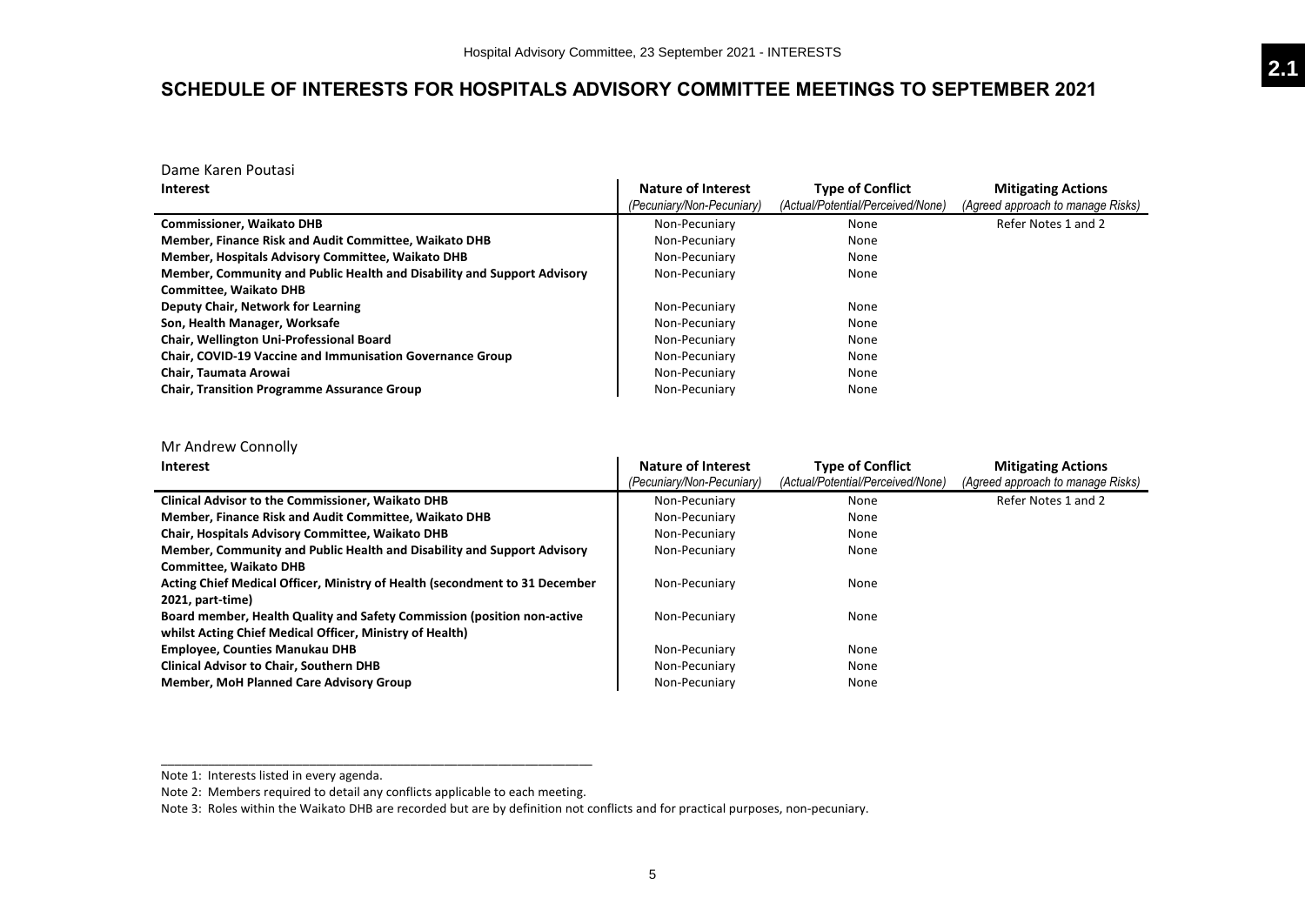| Mr Chad Paraone                                                              |                           |                                   |                                   |
|------------------------------------------------------------------------------|---------------------------|-----------------------------------|-----------------------------------|
| Interest                                                                     | <b>Nature of Interest</b> | <b>Type of Conflict</b>           | <b>Mitigating Actions</b>         |
|                                                                              | (Pecuniary/Non-Pecuniary) | (Actual/Potential/Perceived/None) | (Agreed approach to manage Risks) |
| <b>Deputy Commissioner, Waikato DHB</b>                                      | Non-Pecuniary             | None                              | Refer Notes 1 and 2               |
| Member, Finance Risk and Audit Committee, Waikato DHB                        | Non-Pecuniary             | None                              |                                   |
| Member, Hospitals Advisory Committee, Waikato DHB                            | Non-Pecuniary             | None                              |                                   |
| Member, Community and Public Health and Disability and Support Advisory      | Non-Pecuniary             | None                              |                                   |
| <b>Committee. Waikato DHB</b>                                                |                           |                                   |                                   |
| Strategic Advisor (Maaori) to CEO, Accident Compensation Corporation         | Non-Pecuniary             | None                              |                                   |
| Maaori Health Director, Precision Driven Health (stepped down from role from | Non-Pecuniary             | None                              |                                   |
| October 2020 to December 2021)                                               |                           |                                   |                                   |
| Committee of Management Member and Chair, Parengarenga A Incorporation       | Non-Pecuniary             | None                              |                                   |
| Director/Shareholder, Finora Management Services Ltd                         | Non-Pecuniary             | None                              |                                   |
| Member, Transition Unit (Health & Disability System Reform), Department of   | Non-Pecuniary             | None                              |                                   |
| <b>Prime Minster and Cabinet)</b>                                            |                           |                                   |                                   |

## Emeritus Professor Margaret Wilson

| <b>Interest</b>                                                        | <b>Nature of Interest</b><br>(Pecuniary/Non-Pecuniary) | <b>Type of Conflict</b><br>(Actual/Potential/Perceived/None) | <b>Mitigating Actions</b><br>(Agreed approach to manage Risks) |
|------------------------------------------------------------------------|--------------------------------------------------------|--------------------------------------------------------------|----------------------------------------------------------------|
| <b>Deputy Commissioner, Waikato DHB</b>                                | Non-Pecuniary                                          | None                                                         | Refer Notes 1 and 2                                            |
| Member, Finance Risk and Audit Committee, Waikato DHB                  | Non-Pecuniary                                          | None                                                         |                                                                |
| Member, Hospitals Advisory Committee, Waikato DHB                      | Non-Pecuniary                                          | None                                                         |                                                                |
| Chair, Community and Public Health and Disability and Support Advisory | Non-Pecuniary                                          | None                                                         |                                                                |
| <b>Committee, Waikato DHB</b>                                          |                                                        |                                                              |                                                                |
| <b>Member, Waikato Health Trust</b>                                    | Non-Pecuniary                                          | None                                                         |                                                                |
| Co-Chair, Waikato Plan Leadership Group                                | Non-Pecuniary                                          | None                                                         |                                                                |

\_\_\_\_\_\_\_\_\_\_\_\_\_\_\_\_\_\_\_\_\_\_\_\_\_\_\_\_\_\_\_\_\_\_\_\_\_\_\_\_\_\_\_\_\_\_\_\_\_\_\_\_\_\_\_\_\_\_\_\_\_\_\_\_

Note 1: Interests listed in every agenda.

Note 2: Members required to detail any conflicts applicable to each meeting.

Note 3: Roles within the Waikato DHB are recorded but are by definition not conflicts and for practical purposes, non-pecuniary.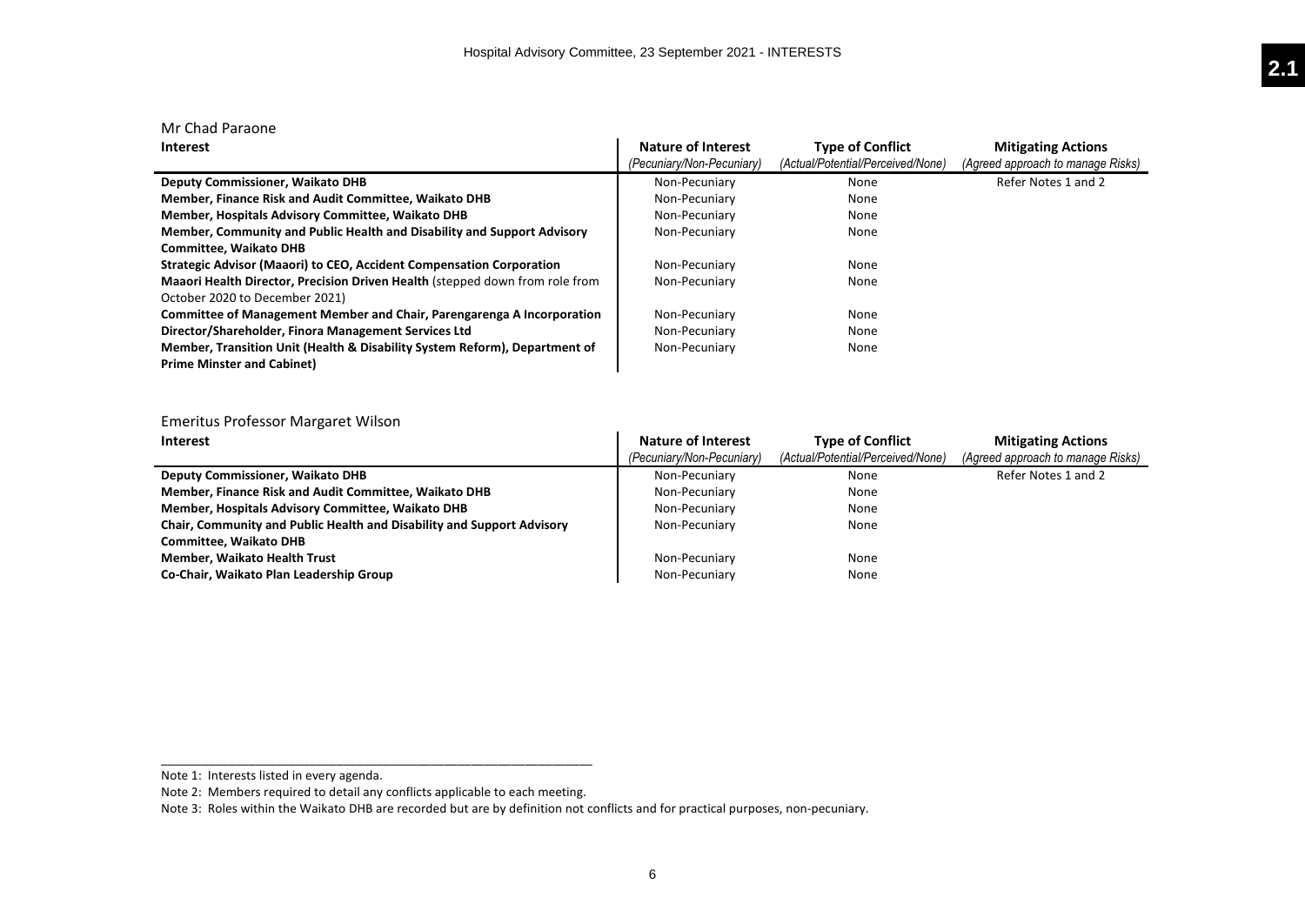# Ms Te Pora Thompson-Evans

| Interest                                                                  | Nature of Interest        | <b>Type of Conflict</b>           | <b>Mitigating Actions</b>         |
|---------------------------------------------------------------------------|---------------------------|-----------------------------------|-----------------------------------|
|                                                                           | (Pecuniary/Non-Pecuniary) | (Actual/Potential/Perceived/None) | (Agreed approach to manage Risks) |
| Attendee, Commissioner meetings, Waikato DHB                              | Non-Pecuniary             | None                              | Refer Notes 1 and 2               |
| Member, Finance Risk and Audit Committee, Waikato DHB                     | Non-Pecuniary             | None                              |                                   |
| Deputy Chair, Community and Public Health Advisory Committee, Waikato DHB | Non-Pecuniary             | None                              |                                   |
| Member, Hospitals Advisory Committee, Waikato DHB                         | Non-Pecuniary             | None                              |                                   |
| Chair, Iwi Maaori Council, Waikato DHB                                    | Non-Pecuniary             | None                              |                                   |
| Member, Te Manawa Taki Governance Group                                   | Non-Pecuniary             | None                              |                                   |
| Iwi Maaori Council Representative for Waikato-Tainui, Waikato DHB         | Non-Pecuniary             | None                              |                                   |
| Iwi: Ngāti Hauā                                                           | Non-Pecuniary             | None                              |                                   |
| <b>Maangai Maaori:</b>                                                    |                           |                                   |                                   |
| <b>Community Committee</b><br>$\circ$                                     | Non-Pecuniary             | None                              |                                   |
| <b>Economic Development Committee</b><br>O                                | Non-Pecuniary             | None                              |                                   |
| Director/Shareholder, Haua Innovation Group Holdings Limited              | Non-Pecuniary             | None                              |                                   |
| Director, Whai Manawa Limited                                             | Non-Pecuniary             | None                              |                                   |
| Director/Shareholder, 7 Eight 12 Limited                                  | Non-Pecuniary             | None                              |                                   |

# Dr Paul Malpass

| <b>Interest</b>                                                     | Nature of Interest<br>(Pecuniary/Non-Pecuniary) | <b>Type of Conflict</b><br>(Actual/Potential/Perceived/None) | <b>Mitigating Actions</b><br>(Agreed approach to manage Risks) |
|---------------------------------------------------------------------|-------------------------------------------------|--------------------------------------------------------------|----------------------------------------------------------------|
| Member, Community and Public Health Advisory Committee, Waikato DHB | Non-Pecuniary                                   | None                                                         | Refer Notes 1 and 2                                            |
| Member, Hospitals Advisory Committee, Waikato DHB                   | Non-Pecuniary                                   | None                                                         |                                                                |
| Member, Consumer Council, Waikato DHB                               | Non-Pecuniary                                   | None                                                         |                                                                |
| <b>Fellow, Australasian College of Surgeons</b>                     | Non-Pecuniary                                   | None                                                         |                                                                |
| Fellow, New Zealand College of Public Health Medicine               | Non-Pecuniary                                   | None                                                         |                                                                |
| Daughter registered nurse employed by Taupo Medical Centre          | Non-Pecuniary                                   | None                                                         |                                                                |
| Daughter employed by Access Community Health                        | Non-Pecuniary                                   | None                                                         |                                                                |
| Eldest son employed by Presbyterian Support, Northern               | Non-Pecuniary                                   | None                                                         |                                                                |

\_\_\_\_\_\_\_\_\_\_\_\_\_\_\_\_\_\_\_\_\_\_\_\_\_\_\_\_\_\_\_\_\_\_\_\_\_\_\_\_\_\_\_\_\_\_\_\_\_\_\_\_\_\_\_\_\_\_\_\_\_\_\_\_

Note 1: Interests listed in every agenda.

Note 2: Members required to detail any conflicts applicable to each meeting.

Note 3: Roles within the Waikato DHB are recorded but are by definition not conflicts and for practical purposes, non-pecuniary.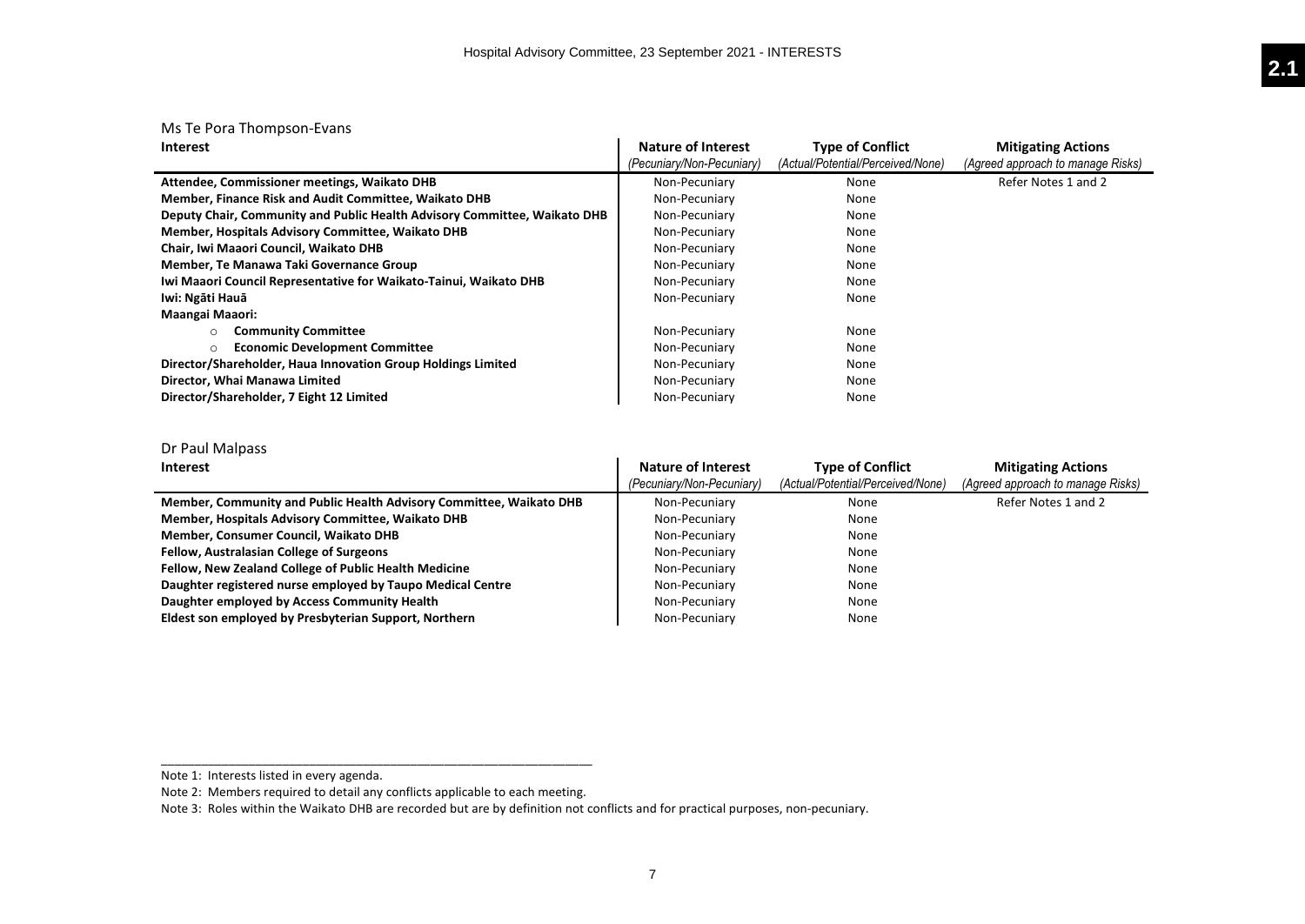| Mr John McIntosh                                                               |                           |                                   |                                   |
|--------------------------------------------------------------------------------|---------------------------|-----------------------------------|-----------------------------------|
| <b>Interest</b>                                                                | <b>Nature of Interest</b> | <b>Type of Conflict</b>           | <b>Mitigating Actions</b>         |
|                                                                                | (Pecuniary/Non-Pecuniary) | (Actual/Potential/Perceived/None) | (Agreed approach to manage Risks) |
| Member, Community and Public Health Advisory Committee, Waikato DHB            | Non-Pecuniary             | None                              | Refer Notes 1 and 2               |
| Member, Hospitals Advisory Committee, Waikato DHB                              | Non-Pecuniary             | None                              |                                   |
| Community Liaison, LIFE Unlimited Charitable Trust (a national health and      | Non-Pecuniary             | None                              |                                   |
| disability provider; contracts to Ministry of Health; currently no Waikato DHB |                           |                                   |                                   |
| contracts)                                                                     |                           |                                   |                                   |
| Coordinator, SPAN Trust (a mechanism for distribution to specialised funding   | Non-Pecuniary             | None                              |                                   |
| from Ministry of Health in Waikato                                             |                           |                                   |                                   |
| Trustee, Waikato Health and Disability Expo Trust                              | Non-Pecuniary             | None                              |                                   |
|                                                                                |                           |                                   |                                   |
| Ms Rachel Karalus                                                              |                           |                                   |                                   |
| <b>Interest</b>                                                                | <b>Nature of Interest</b> | <b>Type of Conflict</b>           | <b>Mitigating Actions</b>         |
|                                                                                | (Pecuniary/Non-Pecuniary) | (Actual/Potential/Perceived/None) | (Agreed approach to manage Risks) |
| Member, Community and Public Health Advisory Committee, Waikato DHB            | Non-Pecuniary             | None                              | Refer Notes 1 and 2               |
| Member, Hospitals Advisory Committee, Waikato DHB                              | Non-Pecuniary             | None                              |                                   |
| <b>Chair, Aere Tai Pacific Midland Collective</b>                              | Non-Pecuniary             | None                              |                                   |
| Member, Waikato Plan Regional Housing Initiative                               | Non-Pecuniary             | None                              |                                   |
| Chief Executive Officer, K'aute Pasifika Trust                                 | Non-Pecuniary             | None                              |                                   |
|                                                                                |                           |                                   |                                   |
| Ms Gerri Pomeroy                                                               |                           |                                   |                                   |
| <b>Interest</b>                                                                | <b>Nature of Interest</b> | <b>Type of Conflict</b>           | <b>Mitigating Actions</b>         |
|                                                                                | (Pecuniary/Non-Pecuniary) | (Actual/Potential/Perceived/None) | (Agreed approach to manage Risks) |
| Member, Community and Public Health Advisory Committee, Waikato DHB            | Non-Pecuniary             | None                              | Refer Notes 1 and 2               |
| Member, Hospitals Advisory Committee, Waikato DHB                              | Non-Pecuniary             | None                              |                                   |
| Co-Chair, Consumer Council, Waikato DHB                                        | Non-Pecuniary             | None                              |                                   |
| Trustee, My Life My Voice                                                      | Non-Pecuniary             | None                              |                                   |
| Waikato Branch President, National Executive Committee Member and              | Non-Pecuniary             | None                              |                                   |
| National President, Disabled Person's Assembly                                 |                           |                                   |                                   |
| Member, Enabling Good Lives Waikato Leadership Group, Ministry of Social       | Non-Pecuniary             | None                              |                                   |
| Development                                                                    |                           |                                   |                                   |
| Member, Machinery of Government Review Working Group, Ministry of Social       | Non-Pecuniary             | None                              |                                   |
| <b>Development</b>                                                             |                           |                                   |                                   |

**Co-Chair, Disability Support Service System Transformation Governance Group, Ministry of Health Member, Enabling Good Lives National Leadership Group, Ministry of Health**

Note 1: Interests listed in every agenda.

Note 2: Members required to detail any conflicts applicable to each meeting.

\_\_\_\_\_\_\_\_\_\_\_\_\_\_\_\_\_\_\_\_\_\_\_\_\_\_\_\_\_\_\_\_\_\_\_\_\_\_\_\_\_\_\_\_\_\_\_\_\_\_\_\_\_\_\_\_\_\_\_\_\_\_\_\_

Note 3: Roles within the Waikato DHB are recorded but are by definition not conflicts and for practical purposes, non-pecuniary.

Non-Pecuniary

None

None

Non-Pecuniary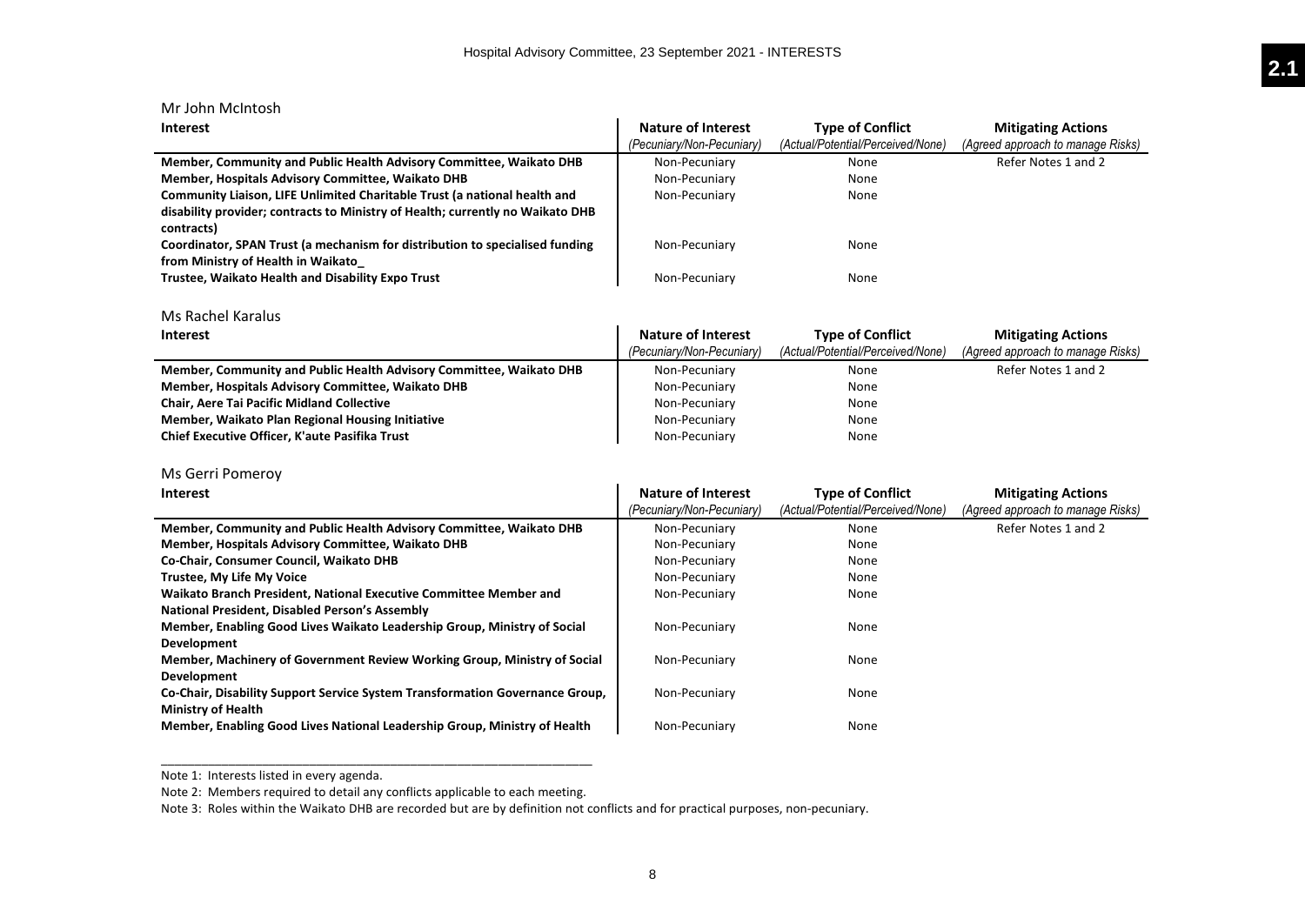| <sup>a</sup> Mr Fungai Mhlanga                                                |                           |                                   |                                   |
|-------------------------------------------------------------------------------|---------------------------|-----------------------------------|-----------------------------------|
| <b>Interest</b>                                                               | <b>Nature of Interest</b> | <b>Type of Conflict</b>           | <b>Mitigating Actions</b>         |
|                                                                               | (Pecuniary/Non-Pecuniary) | (Actual/Potential/Perceived/None) | (Agreed approach to manage Risks) |
| Member, Community and Public Health Advisory Committee, Waikato DHB           | Non-Pecuniary             | None                              | Refer Notes 1 and 2               |
| Member, Hospitals Advisory Committee, Waikato DHB                             | Non-Pecuniary             | None                              |                                   |
| Employee, Department of Internal Affairs (DIA) - Office of Ethnic Communities | Non-Pecuniary             | None                              |                                   |
| <b>Trustee, Indigo Festival Trust</b>                                         | Non-Pecuniary             | None                              |                                   |
| Member, Waikato Sunrise rotary Club                                           | Non-Pecuniary             | None                              |                                   |
| <b>Trustee, Grandview Community Garden</b>                                    | Non-Pecuniary             | None                              |                                   |
| Volunteer, Waikato Disaster Welfare Support Team(DWST) - NZ Red Cross         | Non-Pecuniary             | None                              |                                   |
| <b>Volunteer, Ethnic Football Festival</b>                                    | Non-Pecuniary             | None                              |                                   |
| Mr David Slone                                                                |                           |                                   |                                   |
| <b>Interest</b>                                                               | <b>Nature of Interest</b> | <b>Type of Conflict</b>           | <b>Mitigating Actions</b>         |
|                                                                               | (Pecuniary/Non-Pecuniary) | (Actual/Potential/Perceived/None) | (Agreed approach to manage Risks) |
| Member, Community and Public Health Advisory Committee, Waikato DHB           | Non-Pecuniary             | None                              | Refer Notes 1 and 2               |
| Member, Hospitals Advisory Committee, Waikato DHB                             | Non-Pecuniary             | None                              |                                   |
| Director and Shareholder, The Optimistic Cynic Ltd                            | Non-Pecuniary             | None                              |                                   |
| <b>Trustee, NZ Williams Syndrome Association</b>                              | Non-Pecuniary             | None                              |                                   |
| Trustee, Impact Hub Waikato Trust                                             | Non-Pecuniary             | None                              |                                   |
| <b>Employee, CSC Buying Group Ltd</b>                                         | Non-Pecuniary             | None                              |                                   |
| Advisor, Christian Supply Chain Charitable Trust                              | Non-Pecuniary             | None                              |                                   |
| Ms Judy Small                                                                 |                           |                                   |                                   |
| <b>Interest</b>                                                               | <b>Nature of Interest</b> | <b>Type of Conflict</b>           | <b>Mitigating Actions</b>         |
|                                                                               | (Pecuniary/Non-Pecuniary) | (Actual/Potential/Perceived/None) | (Agreed approach to manage Risks) |
| Member, Community and Public Health Advisory Committee, Waikato DHB           | Non-Pecuniary             | None                              | Refer Notes 1 and 2               |
| Member, Hospitals Advisory Committee, Waikato DHB                             | Non-Pecuniary             | None                              |                                   |
| Member, Consumer Council, Waikato DHB                                         | Non-Pecuniary             | None                              |                                   |
| Director, Royal NZ Foundation for the Blind                                   | Non-Pecuniary             | None                              |                                   |
|                                                                               |                           |                                   |                                   |

 $\overline{a}$ 

\_\_\_\_\_\_\_\_\_\_\_\_\_\_\_\_\_\_\_\_\_\_\_\_\_\_\_\_\_\_\_\_\_\_\_\_\_\_\_\_\_\_\_\_\_\_\_\_\_\_\_\_\_\_\_\_\_\_\_\_\_\_\_\_

<sup>a</sup> *The following statement has been requested for inclusion - All the comments and contributions I make in the Committee meetings are purely done in my personal capacity as a member of the migrant and refugee community in Waikato. They are not in any way representative of the views or position of my current employer (Office of Ethnic communities/Department of Internal Affairs).*

Note 1: Interests listed in every agenda.

Note 2: Members required to detail any conflicts applicable to each meeting.

Note 3: Roles within the Waikato DHB are recorded but are by definition not conflicts and for practical purposes, non-pecuniary.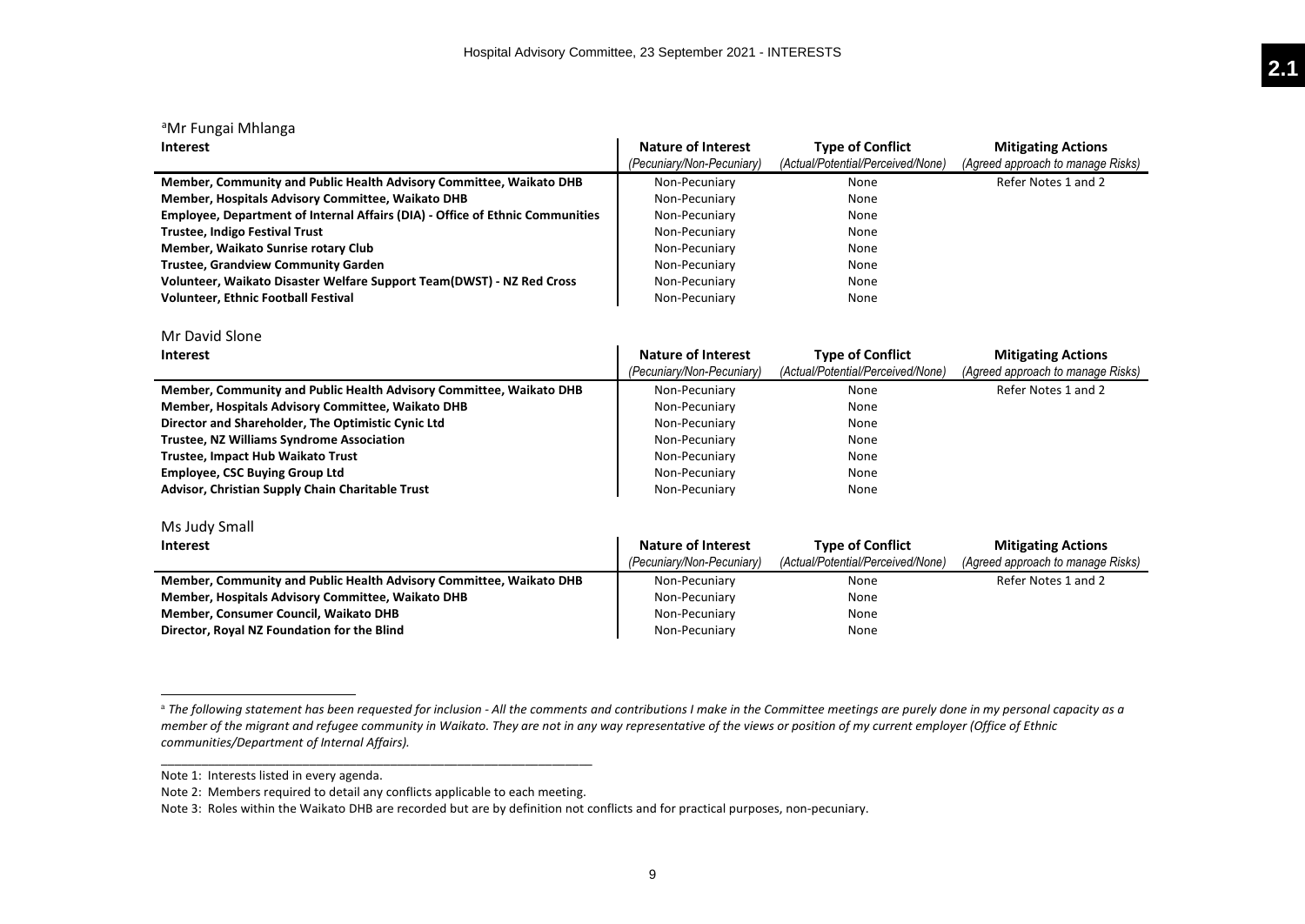| Mr Glen Tupuhi                                                             |                           |                                   |                                   |
|----------------------------------------------------------------------------|---------------------------|-----------------------------------|-----------------------------------|
| Interest                                                                   | Nature of Interest        | <b>Type of Conflict</b>           | <b>Mitigating Actions</b>         |
|                                                                            | (Pecuniary/Non-Pecuniary) | (Actual/Potential/Perceived/None) | (Agreed approach to manage Risks) |
| Member, Community and Public Health Advisory Committee, Waikato DHB        | Non-Pecuniary             | None                              | Refer Notes 1 and 2               |
| Member, Hospitals Advisory Committee, Waikato DHB                          | Non-Pecuniary             | None                              |                                   |
| Member, Iwi Maaori Council, Waikato DHB                                    | Non-Pecuniary             | None                              |                                   |
| Board member, Hauraki PHO                                                  | Non-Pecuniary             | None                              |                                   |
| Board member, Te Korowai Hauora o Hauraki                                  | Non-Pecuniary             | None                              |                                   |
| Chair Nga Muka Development Trust, a representation of Waikato Tainui North | Non-Pecuniary             | None                              |                                   |
| Waikato marae cluster                                                      |                           |                                   |                                   |

Note 1: Interests listed in every agenda.

\_\_\_\_\_\_\_\_\_\_\_\_\_\_\_\_\_\_\_\_\_\_\_\_\_\_\_\_\_\_\_\_\_\_\_\_\_\_\_\_\_\_\_\_\_\_\_\_\_\_\_\_\_\_\_\_\_\_\_\_\_\_\_\_

Note 2: Members required to detail any conflicts applicable to each meeting.

Note 3: Roles within the Waikato DHB are recorded but are by definition not conflicts and for practical purposes, non-pecuniary.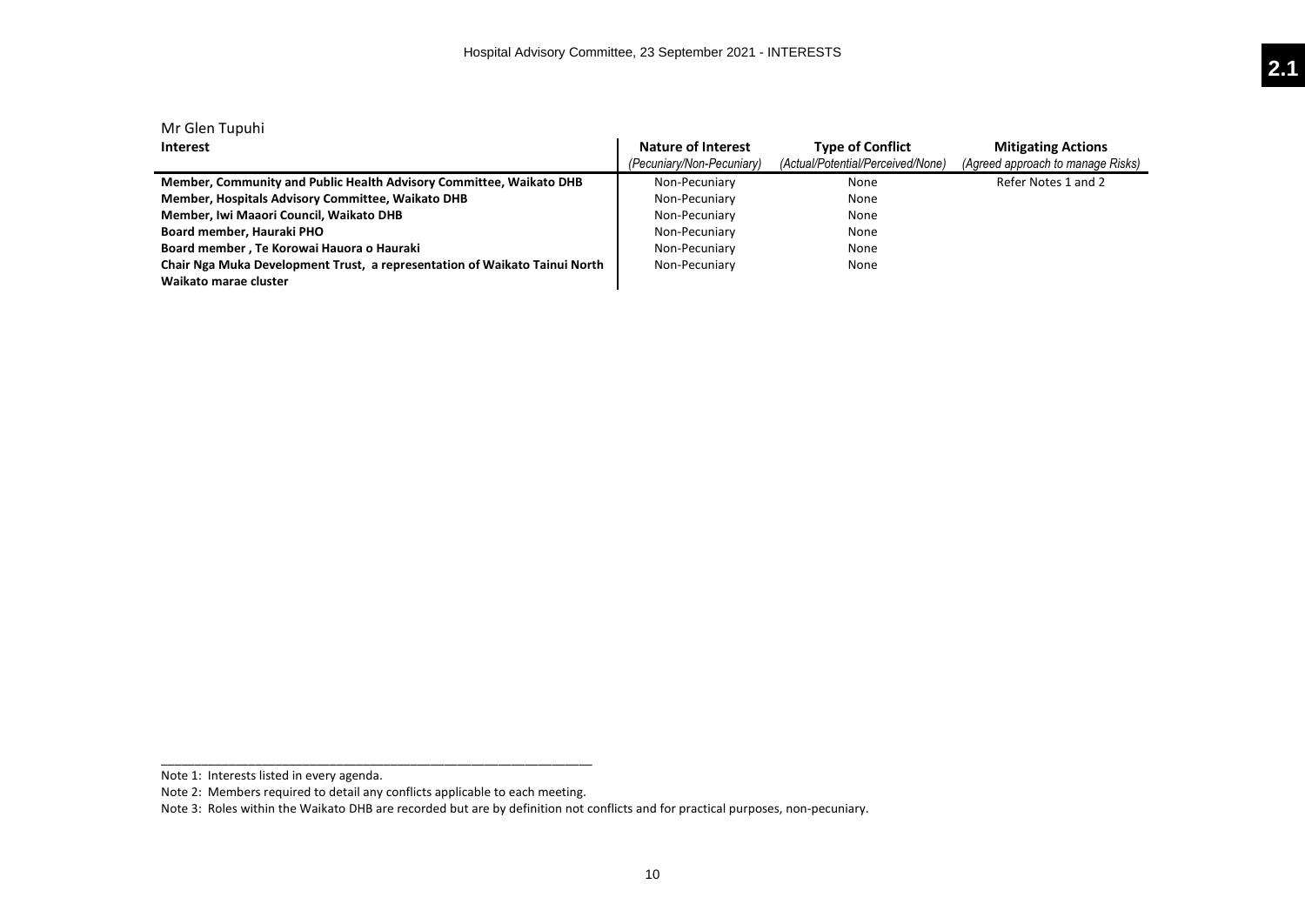<span id="page-10-0"></span>

# **Minutes**

# **and**

# **Matters Arising**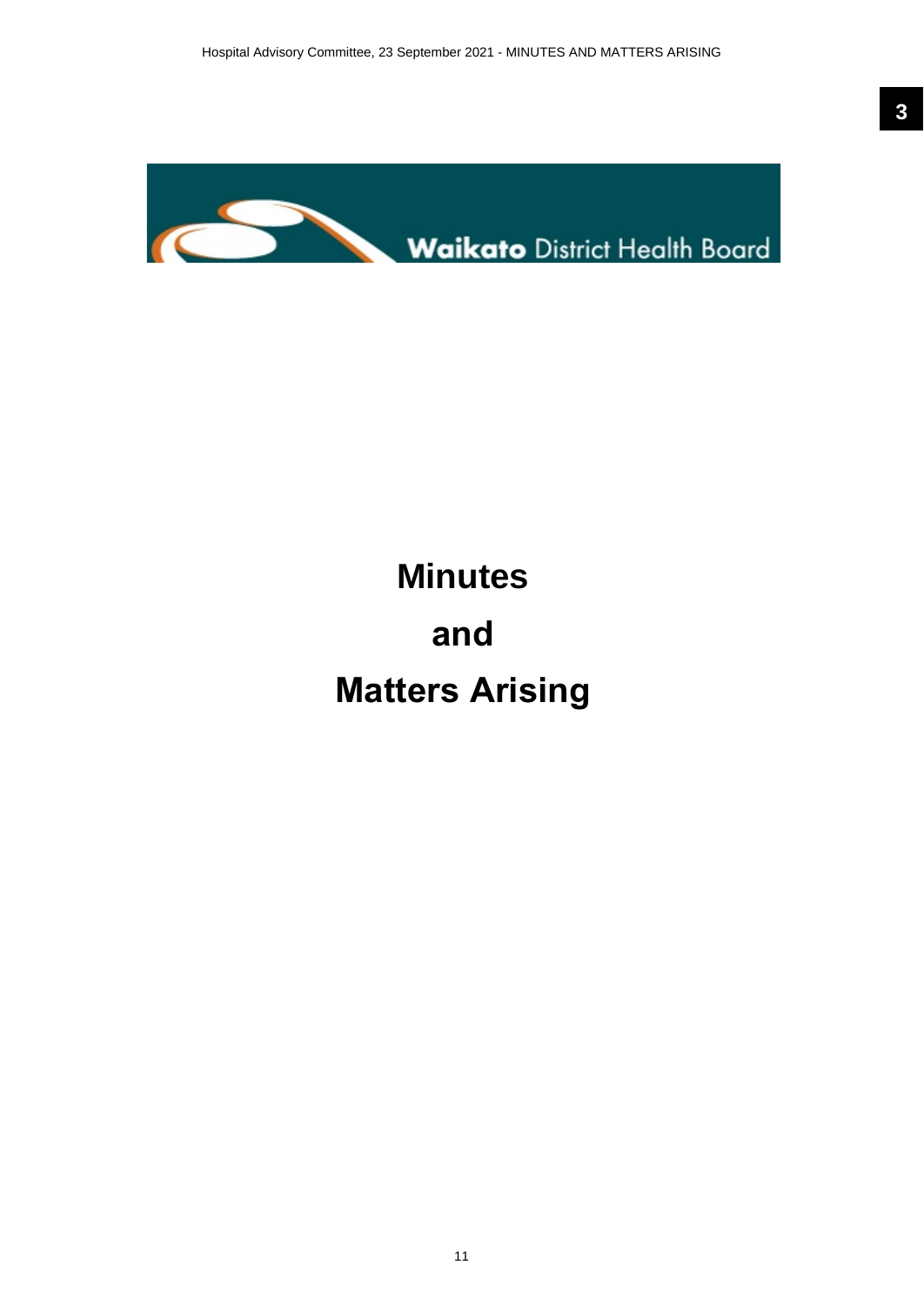# <span id="page-11-0"></span>**WAIKATO DISTRICT HEALTH BOARD Minutes of the Hospitals Advisory Committee held on 24 June 2021 commencing at 11am.**

| <b>Present:</b> | Mr C Paraone (Chair)<br>Dame K Poutasi<br>Emeritus Professor M Wilson<br>Mr D Slone<br>Dr P Malpass<br>Ms T Thompson-Evans<br>Mr F Mhlanga                                                                                                                                                                                                                                                                                                                |
|-----------------|-----------------------------------------------------------------------------------------------------------------------------------------------------------------------------------------------------------------------------------------------------------------------------------------------------------------------------------------------------------------------------------------------------------------------------------------------------------|
| In Attendance:  | Ms D Chin<br>Dr K Snee, Chief Executive<br>Ms L Gestro, Executive Director – Strategy, Investment & Transformation<br>Mr R Nia Nia, Executive Director – Māori, Equity & Health Improvement<br>Mr M Foley, Executive Director - Digital Enabling<br>Ms J Sewell, Operations Director - Community & Rural Health<br>Mr N Hablous, Company Secretary<br>Mr N Wilson, Director – Communications<br>Dr J Carr, Senior Medical Officer – Primary and Community |
| Apologies:      | Mr A Connolly<br>Ms G Pomeroy<br>Mr J McIntosh<br>Ms J Small                                                                                                                                                                                                                                                                                                                                                                                              |

# **ITEM 2: APOLOGIES**

# **Resolved**

**THAT** the apologies from Mr A Connolly, Ms G Pomeroy, Mr J McIntosh and Ms J Small are accepted.

# **ITEM 3: INTERESTS**

# **3.1 Register of Interests**

No changes were required to the register of interests.

## **3.2 Conflicts relating to items on the Agenda** No conflicts of interest relating to items on the agenda were foreshadowed.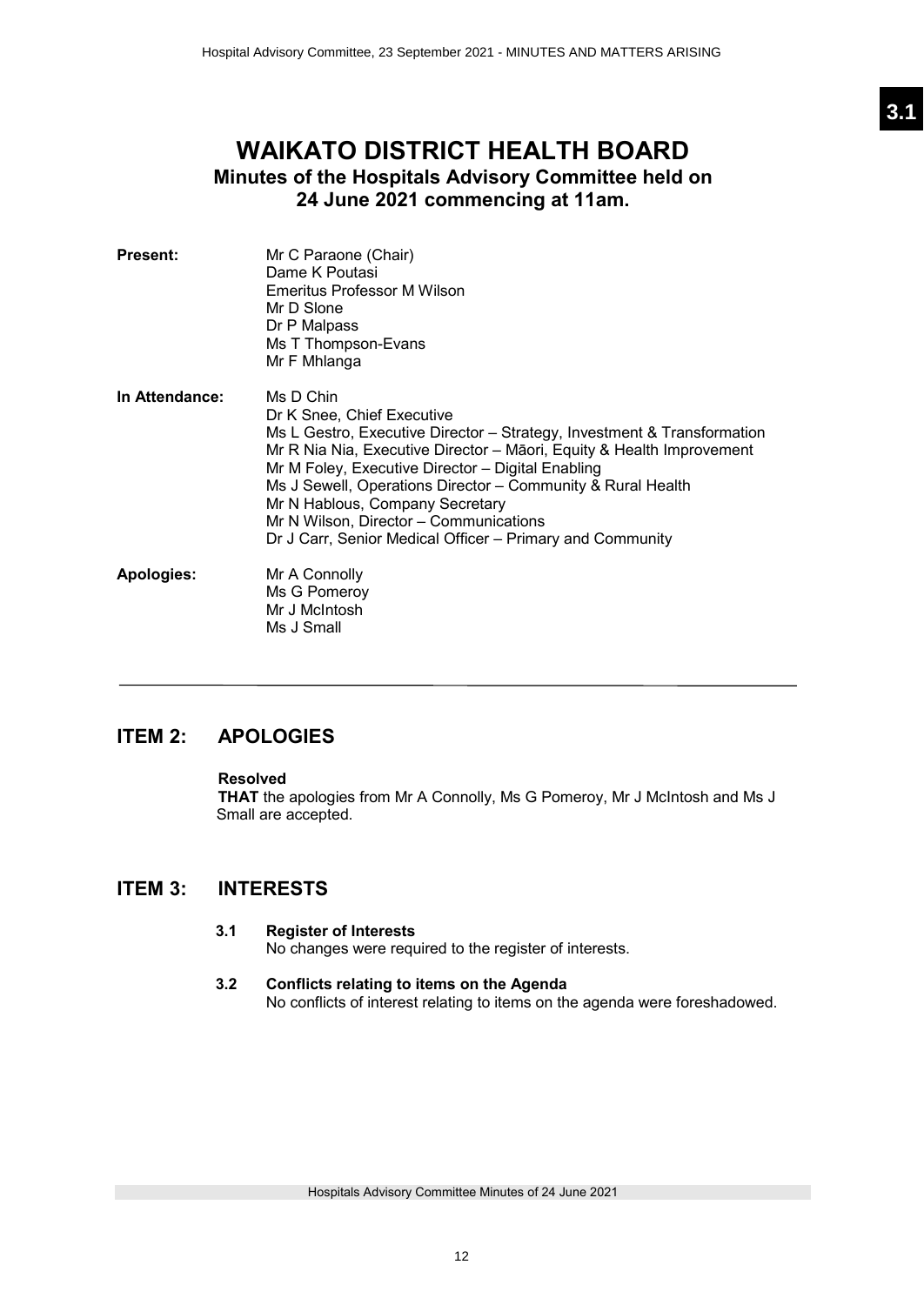# **ITEM 4: MINUTES OF PREVIOUS MEETING AND MATTERS ARISING**

### **4.1 Waikato DHB Hospitals Advisory Committee: 29 April 2021**

## **Resolved**

**THAT**

The minutes of the Waikato DHB Hospitals Advisory Committee held on 29 April 2021 are confirmed as a true and correct record.

> **Moved:** Ms M Wilson **Seconded:** Dr P Malpass

#### **4.2 Matters Arising**  Nil

# **ITEM 5: Executive Director – Hospital and Community Services**

## **5.1 Waikato DHB Cybersecurity Incident May 2021**

Ms C Lowry presented the Waikato DHB Cybersecurity Incident overview.

An incident occurred on 18 May 2021 that took down all of our systems and meant that the organisation had to revert to a fully manual process. There were wide ranging impacts and the system has been down since then. A small number of systems have come online since 11 June, however this has been in a limited capacity. The initial response included setting up the Coordinated Incident Management System (CIMS) and the Incident Management Team (IMT) teams. An assessment of all the risks across organisation was completed and initial contingencies were put in place to mitigate the risks.

A high level response was implemented initially to understand what happened, provide IT forensic analysis and allow restoration of systems. As part of wave 2, a prioritisation process takes into account core clinical and corporate systems. The DHB moved into business recovery from 11 June 2021.

Service delivery impacts were experienced both internally and externally across communities, primary care and other providers. The Emergency Department continued to operate but there were delays with checking in patients and triaging, as well as delays with lab and radiology results. A strategy was developed to reduce demand on the emergency department and to encourage the community to access GP or other urgent care services, where appropriate. Operating theatres and interventional suite had reduced capacity – the types of cases being operated on and patients going through interventional suites were reviewed daily. Outpatient services continued in limited capacity, however there was uncertainty from one day to the next as to who was going to turn up, as there was no access to booking schedules. Some clinics were cancelled initially until other process were in place. There were severe impacts on labs and diagnostics due to the manual processes involved.

The Privacy Commissioner was notified and updated regularly due to possible privacy impacts. A notification plan is in place for those affected by any disclosures. The 24/7 help line has had 65 calls to date. The investigation is ongoing to assess the data that may be been disclosed.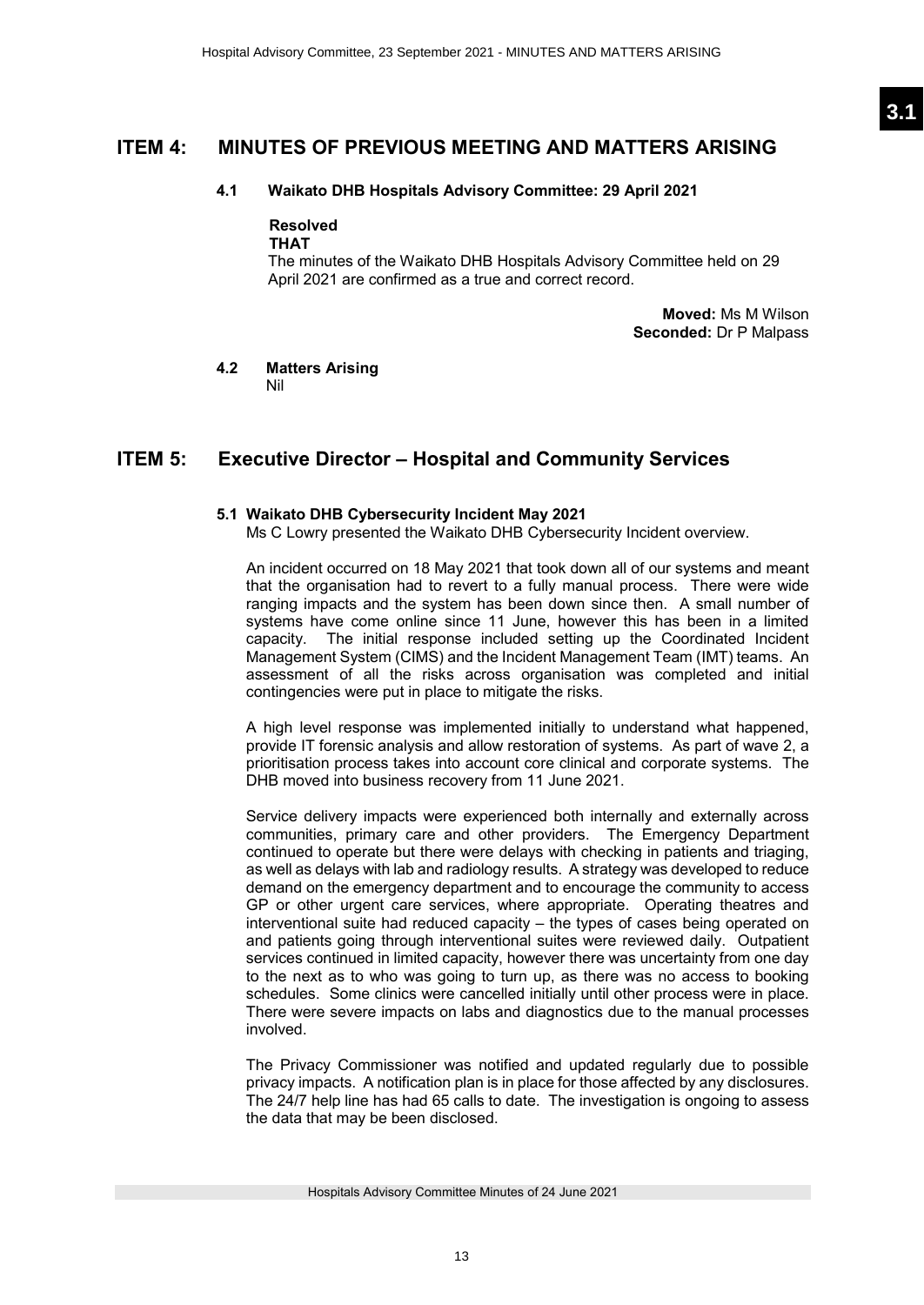Equity impacts were managed as best they could be, although the unavailability of data impacts on the evaluation of the full affects. General delays across services will increase clinical risk to Māori and Pasifika and may exacerbate the equity gap.

Mr Paraone acknowledged the huge effort from the teams and peers in keeping the organisation running.

### **5.2 Community and Rural Services**

Ms J Sewell presented an introductory korero on community and rural health.

The directorate aims to eliminate health equities, futureproof services, ensure equity and access across the continuum of care and communities, increase the value proposition for our patients and communities we serve, facilitate and support strong governance and leadership.

This can be achieved by aligning to organisational strategies and priorities, support and empower locality development, partnerships, collaboration, kotahitanga, service quality enhancement, strengthen the role of the community services and rural hospitals within the wider DHB.

Strengths and enablers are agile teams able to respond quickly, embedded and part of the community, with intersectoral expertise and relationships.

Challenges include workforce, change management, relationships, managing expectations and diversity of need.

**Action:** Ms Gestro to present a paper on the locality approach to the next HAC meeting.

# **ITEM 6: INFORMATION**

Nil

# **ITEM 7: GENERAL BUSINESS**

Ms C Lowry is to revisit the list of reports to HAC going forward.

# **ITEM 8: DATE OF NEXT MEETING**

26 August 2021

- Chairperson: Mr Chad Paraone
- Date: 24 June 2021
- Meeting Closed: 12.08pm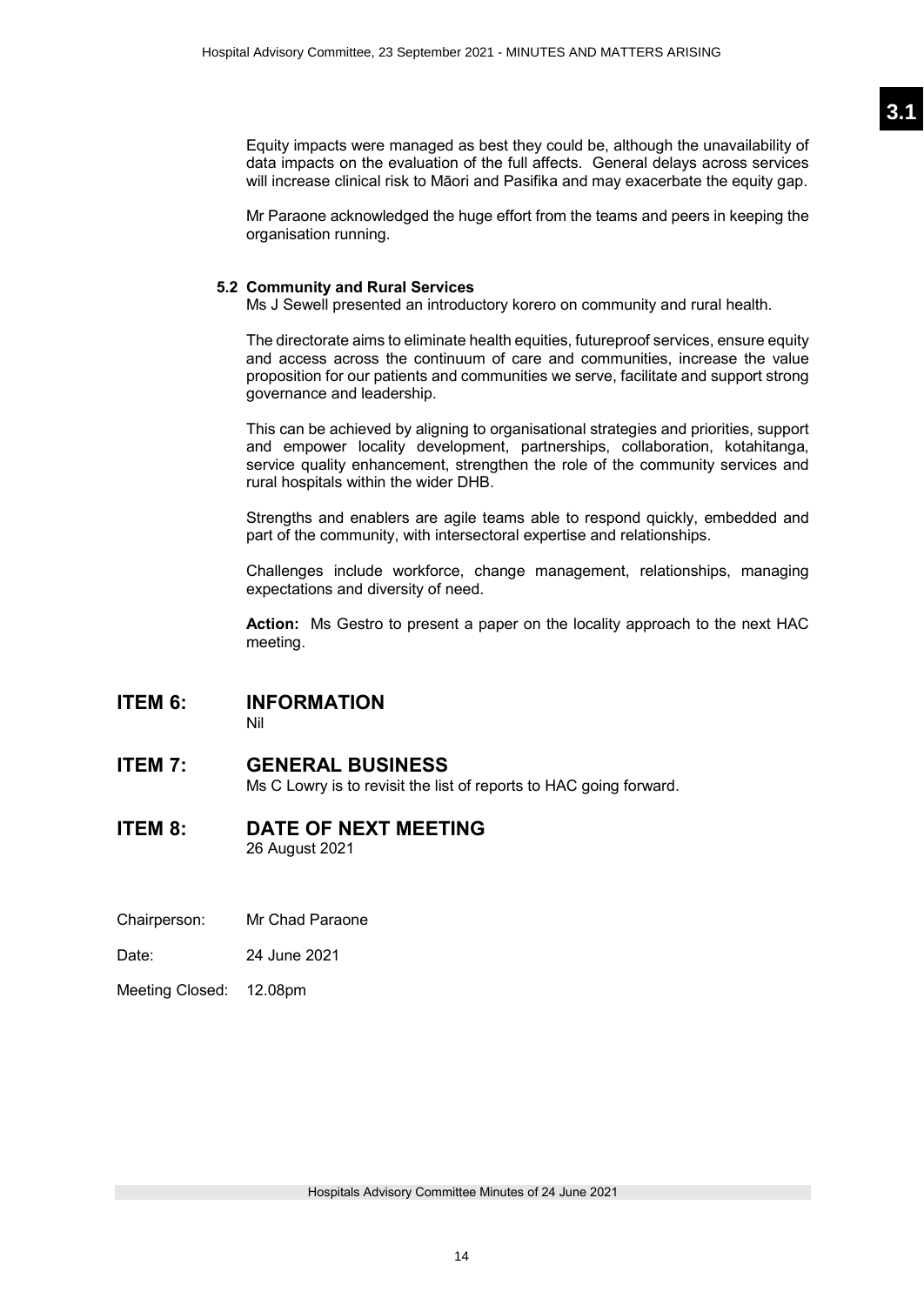<span id="page-14-0"></span>

# **Executive Director Hospital and Community Services**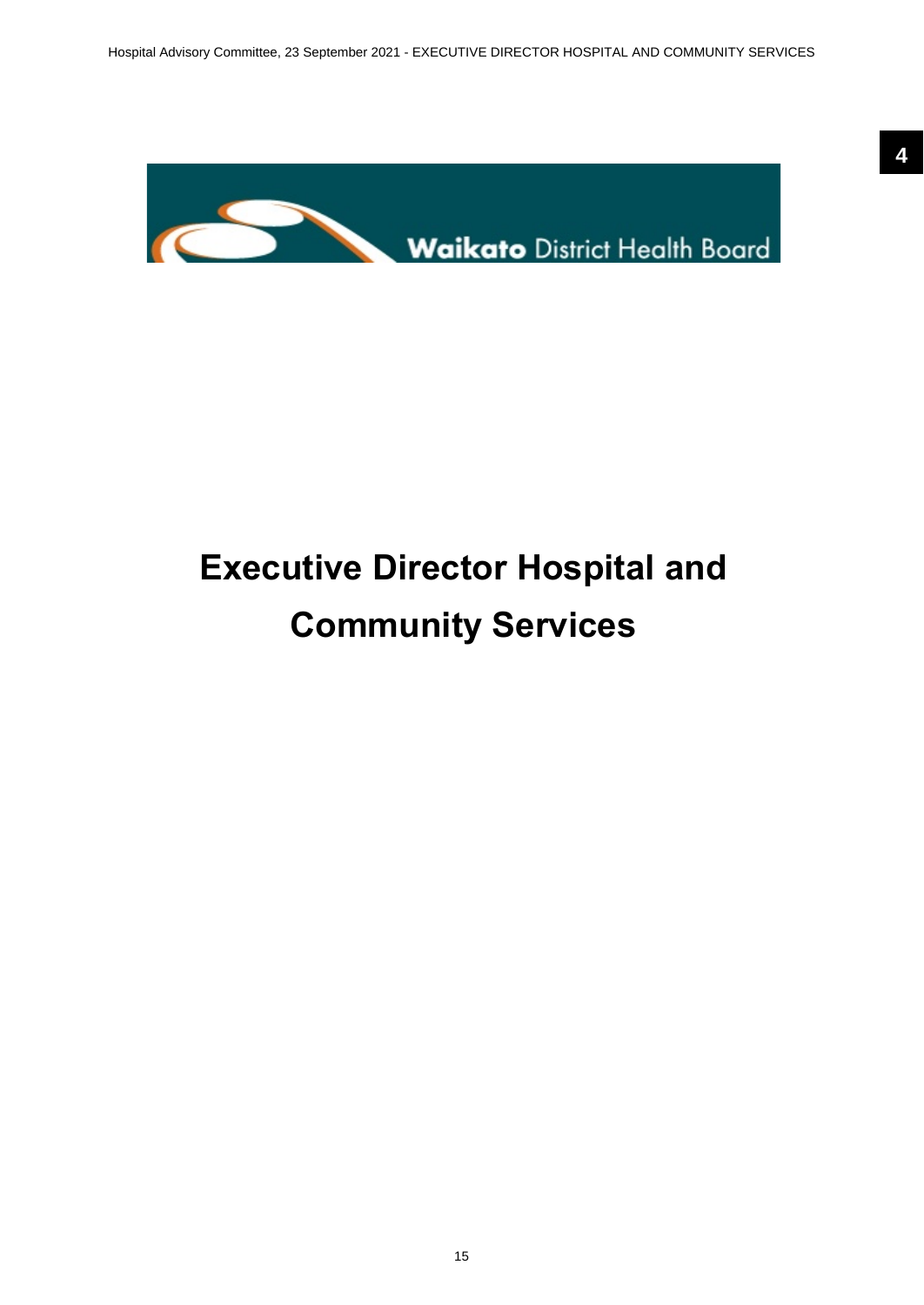**4.1**

# <span id="page-15-0"></span>**REPORT TO HOSPITALS ADVISORY COMMITTEE 23 SEPTEMBER 2021**

# **AGENDA ITEM 4.1**

# **HOSPITAL & COMMUNITY SERVICES MONTHLY REPORT - CYBER SECURITY IMPACT**

### **Purpose**

The purpose of this report is to provide an update on the impact of the cyber-attack on clinical services within the Hospital and Community Services and progress against the recovery from this. There have been ongoing challenges that have continued to place pressure on services over the last four months. Plans are in place to mitigate the potential risks resulting from the cumulative impact of these pressures and to support access to planned care services.

#### **Recommendations**

It is recommended that the Committee:

- 1) **Note** the content of this report.
- 2) **Note** that the number of patients waiting for services have increased a result of these events
- 3) **Note** service plans are in place to assist with the recovery from these events and performance against these plans will be actively managed

## **CHRIS LOWRY EXECUTIVE DIRECTOR - HOSPITAL AND COMMUNITY SERVICES**

# **Cyber Security Recovery – Impact on Clinical Services**

#### **Introduction**

A major Cybersecurity event occurred at 0240 hours on 18 May 2021. This resulted in a complete shutdown of all systems and impacted on the functionality of a wide range of DHB services. Full manual processes had to be implemented across all departments and services in Waikato DHB. Some urgent treatments had to be diverted to other DHBs.

**\_\_\_\_\_\_\_\_\_\_\_\_\_\_\_\_\_\_\_\_\_\_\_\_\_\_\_\_\_\_\_\_\_\_\_\_\_\_\_\_\_\_\_\_\_\_\_\_\_\_\_\_\_\_\_\_\_\_\_\_\_\_\_\_\_\_\_\_\_**

The DHB's initial response was to initiate the emergency management response, complete a risk assessment to inform the contingency planning to ensure services were able to continue, and to communicate the extent of the problem both internally and externally.

### **Service delivery impact**

All services had to revert to full paper based systems and manual processes. The Emergency Departments continued to operate across all sites, capacity was reduced in the operating theatres and interventional suites given their reliance on clinical systems and diagnostics, and outpatient services were limited as there was no access to clinical records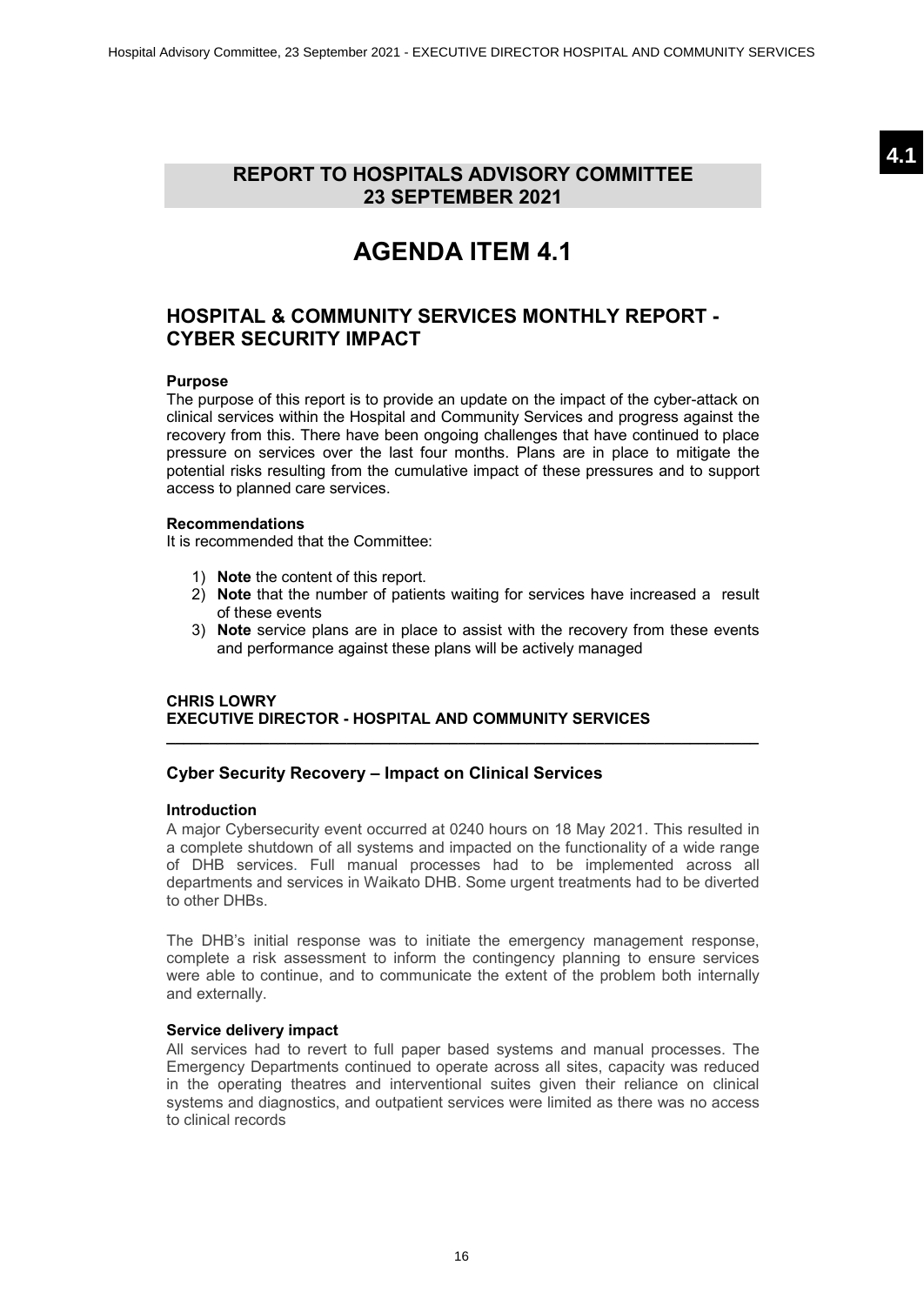Laboratory and Diagnostics had to adopt manual processes which had a significant impact on capacity and Radiology services were reduced to critical imaging only. There were no radiation therapy services as the service is dependent on clinical systems to support treatment.

As a result of the significant impact of the outage there was an emphasis on the redirection of non-urgent presentations to ED, activity was reduced to high priority only, a trauma management plan was put in place, planned care lists where reviewed and deferred where appropriate, plans were put in place across the region and with other tertiary providers to support access for tertiary referrals and outsourcing to private was arranged where needed.

#### **Response to service impacts**

The recovery work programme has transitioned from an IT system restoration approach into a business-led restoration of business processes. Four months on from the cyber attack the DHB is in the final stages of the restoration of IT systems. The majority of systems required to support the delivery of clinical and corporate services have now been restored and are in production in the services. Services are now close to the level of functionality prior to the attack.

The focus of the clinical services is now on managing the impact of the outage. The impact on access to clinical services has been identified and plans are progressing to support the recovery in these areas.

- Cancer and Chronic conditions Clinical systems supporting the delivery of Radiation therapy services are now close to fully functional and the service is operating at pre cyber-attack levels. The main impact for the services in this Directorate has been an increase in wait times for clinics. Plans are progressing and wait lists are now close to pre cyber-attack levels.
- New referrals to services a manual process was put in place during the outage to ensure that urgent patient referrals were identified and triaged to ensure any potential clinical risk was managed. The services have now caught up with all referrals and are managing these within the timeframes as defined by the elective services performance indicators.
- Outpatients all clinics are now running as they were prior to the attack. A significant number of patients continued to be seen during the outage despite the limitations however the numbers seen were lower than what would normally have been seen. This has resulted in an increase in the total number of patients waiting for a first specialist assessment by 15%. Plans are progressing to reduce the number of patients waiting to be seen with a focus on clinical priority, equity and length of time waiting. Additional clinics are being run where possible to assist with reducing the number of patients waiting for an appointment.
- Planned Surgery and Procedures 80% of planned care was able to be completed following the initial period of the outage. The increase in the number of patients waiting for treatment has increased by less than 1%. While the increase is not as high as it might have been, the length of time waiting for some of the more complex procedures has increased. Plans are progressing to reduce the number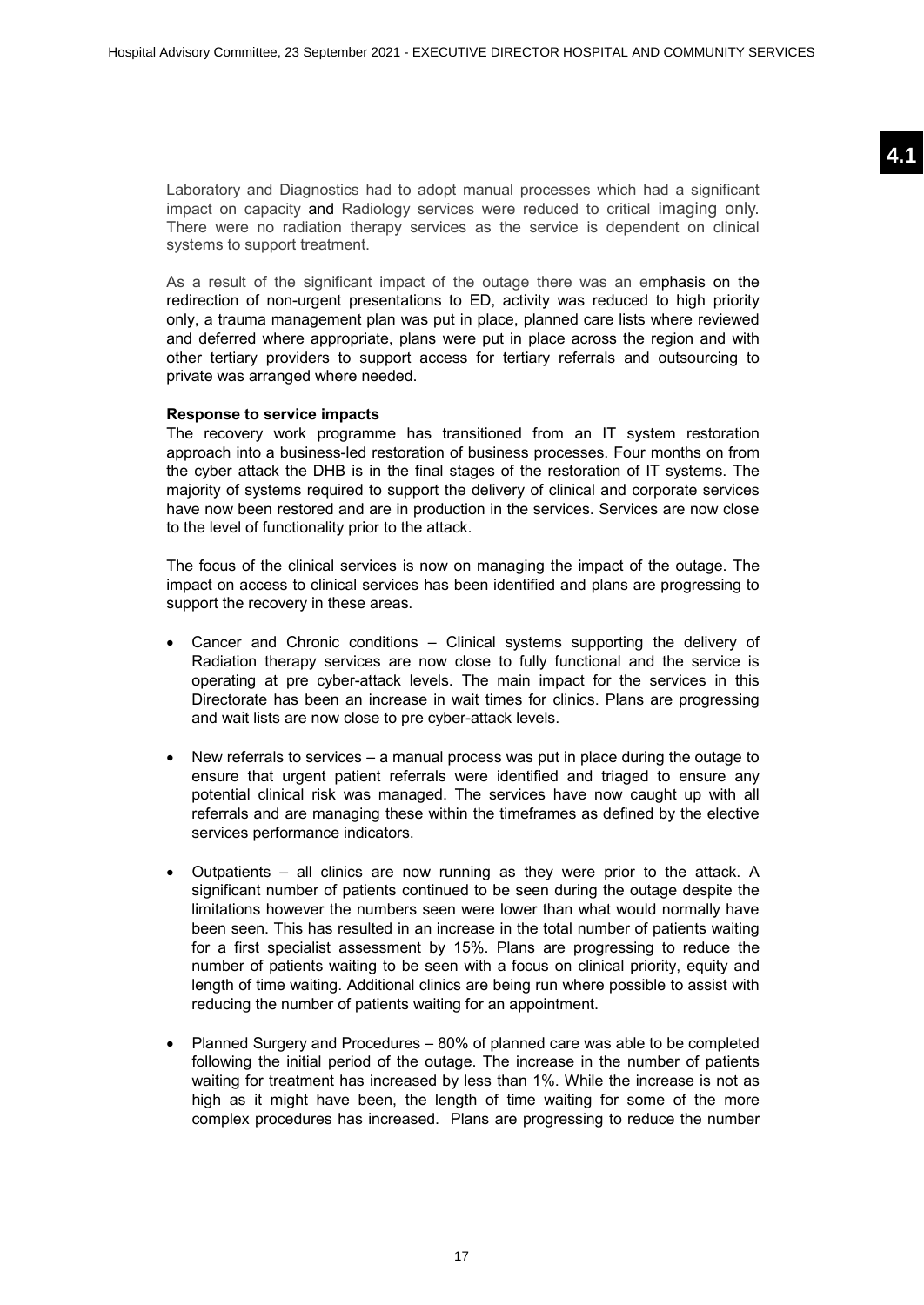of patients waiting including additional theatre sessions and some outsourcing where this is possible and appropriate.

- Radiology and Laboratory Services these services were significantly affected by the attack and reduced to urgent services only. Systems have now been restored close to pre cyber-attack functionality. Referrals to radiology are being actively managed with some outsourcing of CT scans continuing.
- Data restoration work is progressing on the back entry of data into the patient management systems and clinical workstation and has almost been completed. Manual clinical records that were kept during the outage are all being scanned into the appropriate clinical system to ensure patient information and the clinical record is complete.
- Rural and Community Services Lack of remote access for community staff that resulted from the outage increased the workload for the teams. The backlog of paper-based records created during the outage is now being addressed.

The clinical systems supporting the dental services have been restored. The data backlog that resulted from consultations seen during the outage is now being entered. Patients are being recalled for Imaging that could not be undertaken during the outage.

Screening programs – systems are now close to fully functional and work on progressing the management of any backlog is close to complete.

Rural hospitals – are back to pre cyber-attack functionality.

• Mental Health and Addiction Services – Access to services was maintained during the outage. All systems have been restored. The service is progressing the scanning of clinical records in to the system and addressing the backlog of data entry.

#### **Ongoing Clinical Services Challenges.**

Soon after the cyber-attack and at a time when the majority of systems had been restored, the RSV outbreak occurred. This resulted in a significant number of acutely unwell paediatric admissions putting pressure in the child health services and the Intensive Care unit. This together with the high level of sick leave at the time resulted in postponement of surgery further compounding the wait time for patients.

With the recent outbreak of COVID the DHB's COVID response plan was initiated. This resulted in services reducing to acute and urgent services only. We are now operating close to normal capacity.

An assessment of the further impact of these outbreaks is currently being undertaken and will be incorporated into our service delivery plan going forward.

Despite the challenges experienced over the last four months, the staff have pulled together well and managed exceptionally well through what has been a very difficult time. Access to acute services have been maintained across all of the DHB sites and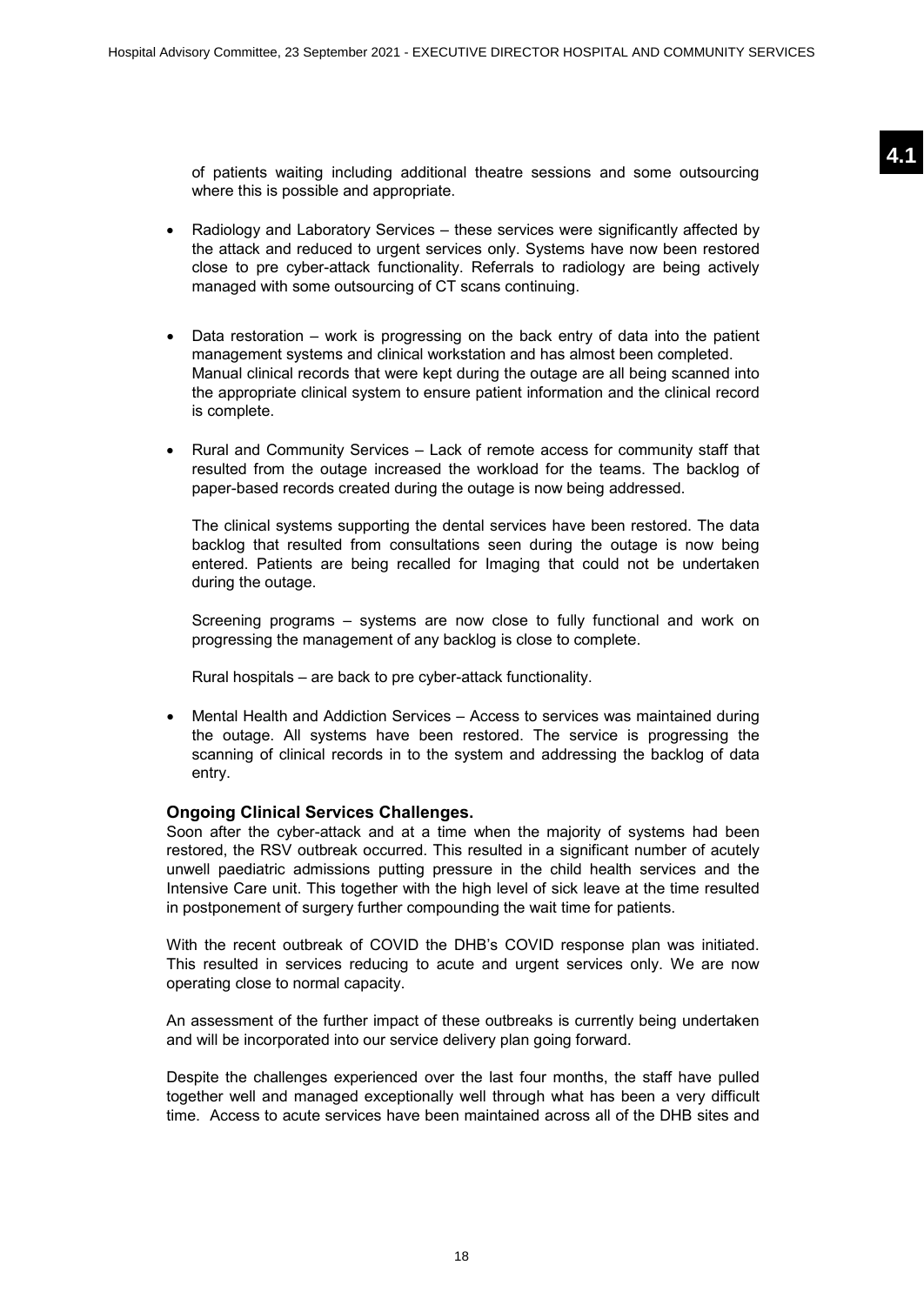our community partners and patients have been very understanding of the situation and the impact this has had on access to planned care in particular. The focus will continue to be on patients with the highest clinical priority, equity impact and patients with the longest wait times are addressed first to ensure any potential clinical risk is managed.

**\_\_\_\_\_\_\_\_\_\_\_\_\_\_\_\_\_\_\_\_\_\_\_\_\_\_\_\_\_\_\_\_\_\_\_\_\_\_\_\_\_\_\_\_\_\_\_\_\_\_\_\_\_\_\_\_\_\_\_\_\_\_\_\_\_\_\_\_**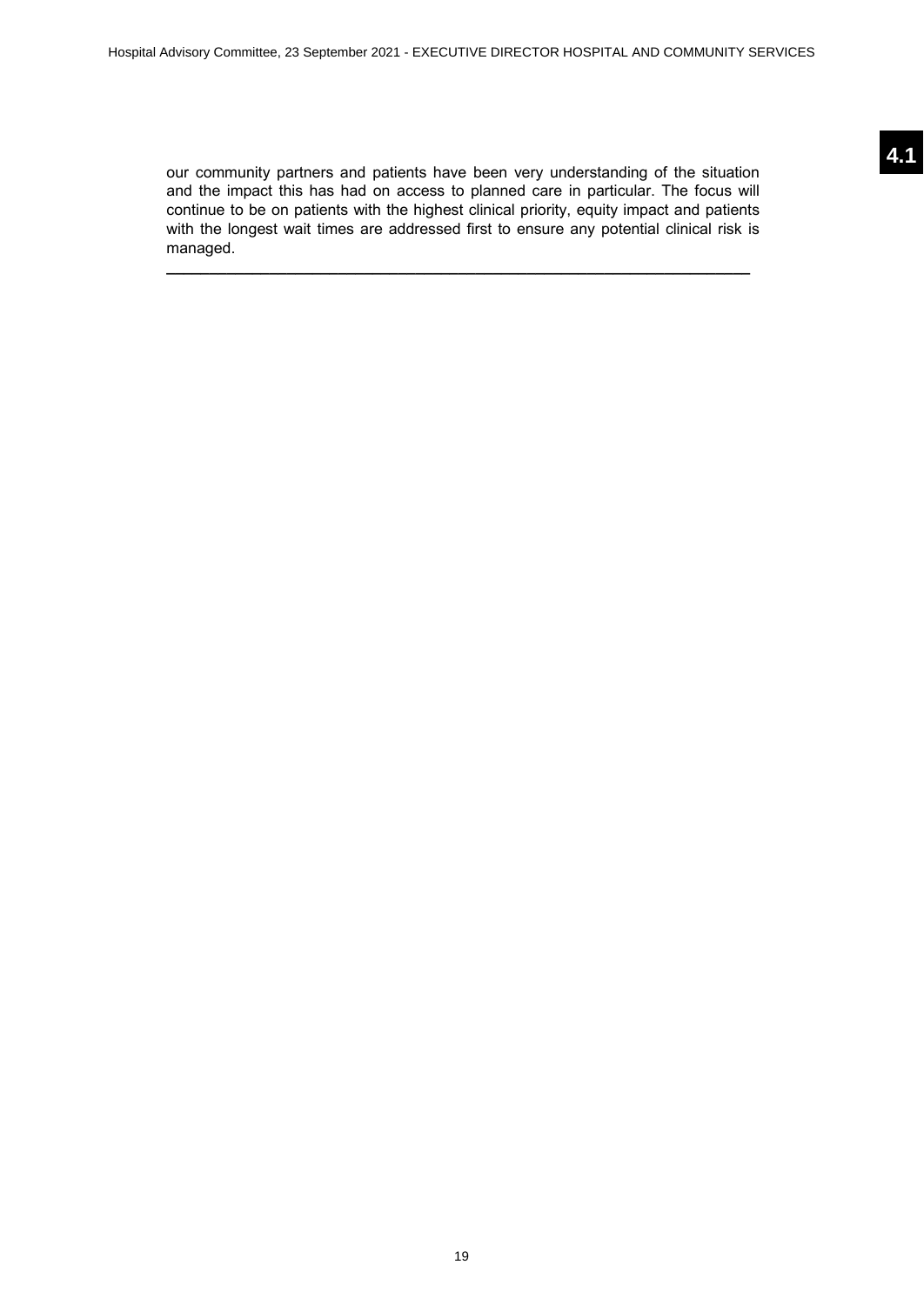<span id="page-19-0"></span>

# **Information**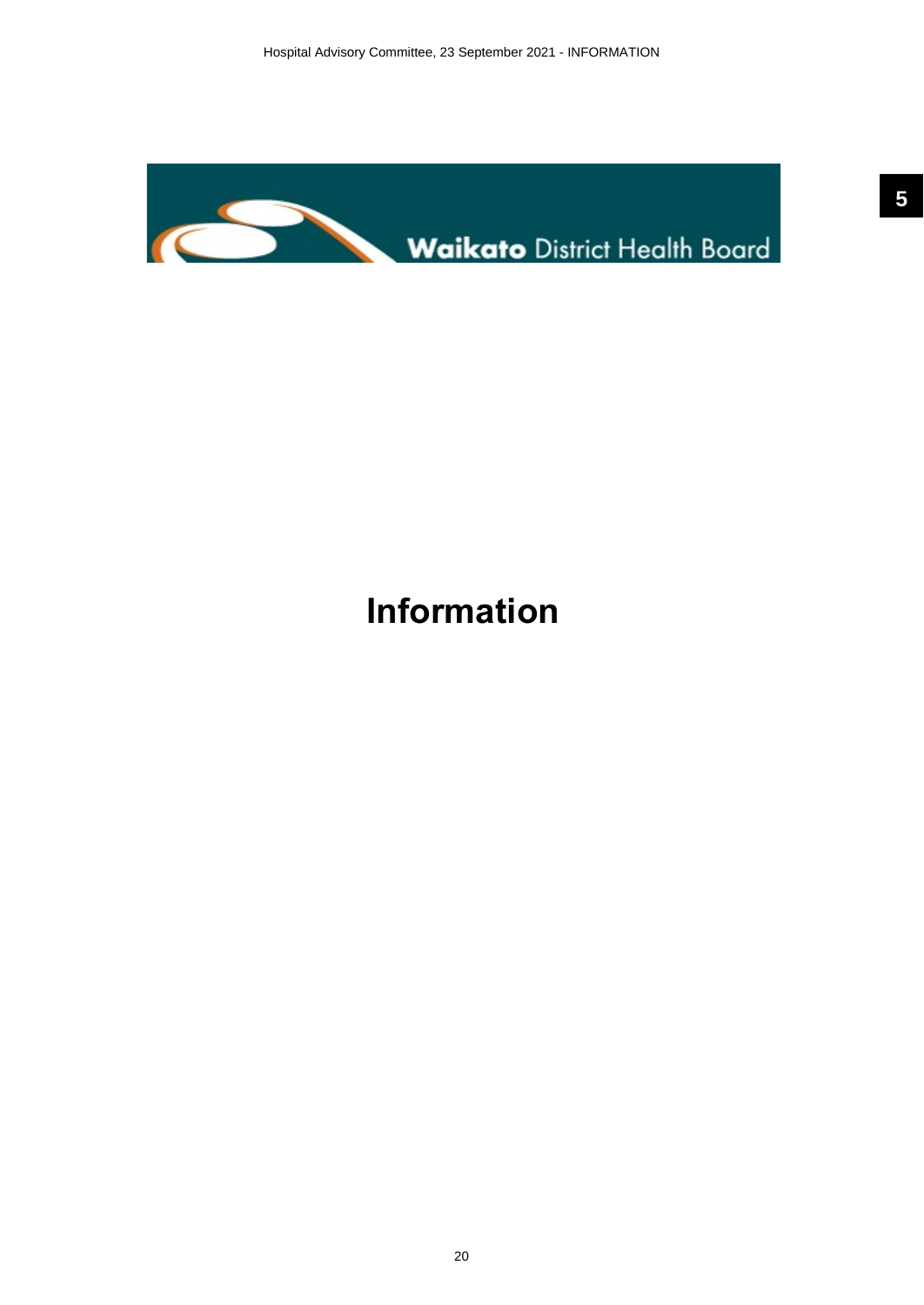<span id="page-20-0"></span>

# **General Business**